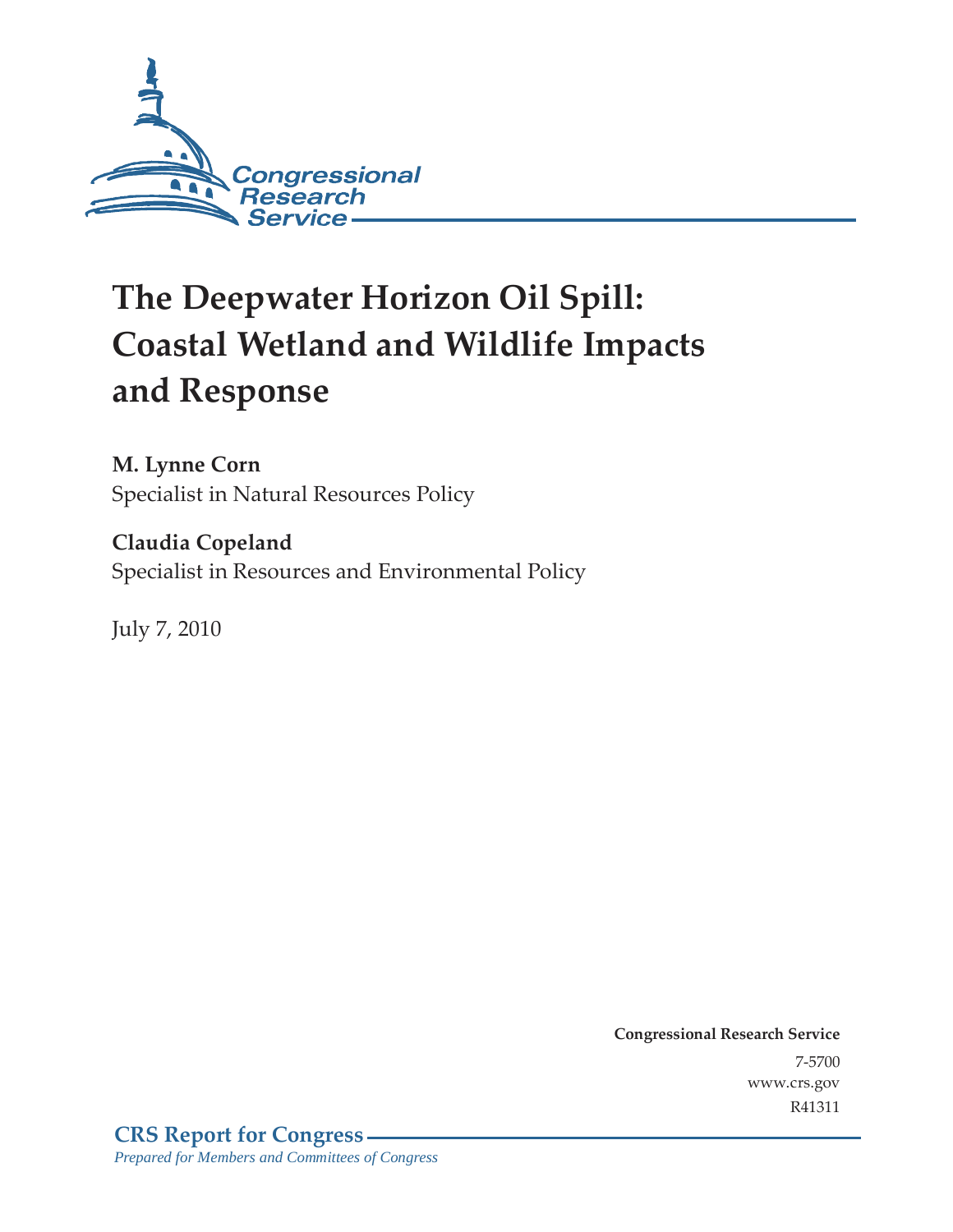## **Summary**

The explosion of the Deepwater Horizon drilling rig in the Gulf of Mexico on April 20, 2010, and the resulting oil spill began a cascade of effects on the coastal areas of the Gulf and on the wealth of species that inhabit those areas. These wetlands, like those elsewhere, have value for water quality, flood control, shoreline protection, and recreation. They serve as nurseries for many species, including fish and shellfish of commercial significance, waterfowl, and a host of resident and migratory species. They also have cultural importance to the people of the Gulf. The effects of the spill come on top of historic wetland losses due to subsidence, drainage, and saltwater intrusion, along with rising sea levels, coastal erosion, and global climate change.

Impacts of oil spills on wetland ecosystems depend on multiple factors, including the type of oil, exposure of the oil to weathering factors before it reaches the shore, the season in which the spill occurs, etc. Estimating wildlife impacts is particularly difficult in this case because the spill occurred far offshore, and the initial wildlife mortality came far out in the Gulf, where animals sank without reaching the shore. With the arrival of oil closer to the shore, more animals could be counted. Moreover, because the Gulf wetlands host many species of birds during seasonal migrations, impacts of the spill could be felt in areas well away from the Gulf. Mitigation and cleanup of damage to wetlands is far from an exact science and involves many tradeoffs: there is no single, best solution. This report describes a range of options from mechanical recovery and use of dispersants to doing nothing.

Among other issues is a seemingly simple question: who decides what to do? But the answer is complex. The organizational structure for deciding how to respond to oil spills is specified in the National Contingency Plan (NCP), which was created administratively and has been broadened by the Clean Water Act, the Superfund law, and the Oil Pollution Act. Under the NCP structure, the Coast Guard is the lead federal agency for overseeing response and cleanup. Oil has reached more than 10% of Gulf shoreline, but until oil from the well stops flowing, very little cleanup of wetlands is occurring, because of both the ongoing risk of greater harm from cleanup and the potential for re-oiling. As cleanup proceeds, a number of questions arise. To cite only two, what factors will determine cleanup strategies, and how are needs to improve scientific understanding of the spill's impacts being considered?

Decisions about cleanup of wildlife are no easier. Cleanup of individual animals is laborintensive, and some scientists argue that the survival of an animal that has been cleaned is so uncertain as to call into question whether treatment is, in fact, humane. Rescue groups are dedicated to salvaging those that can still be saved. The effects on a species as a whole vary markedly from one species to another, depending on that species' abundance and ecological needs; appropriate responses at the species level are unclear.

Additionally, the advent of hurricane season poses new risks to areas that may not otherwise be affected directly by the spill. History, particularly from the relatively well-studied *Exxon Valdez* spill of 1989, offers insight into the future of Gulf resources as well. First, some cleanup efforts might do more harm than good in the long run. Second, it is not possible to predict all of the ramifications for the complex Gulf ecosystem in the decades to come, but history suggests that at least some effects will continue for decades. Finally, litigation could play a major role in disseminating—or not disseminating—scientific information about the spill and its effects.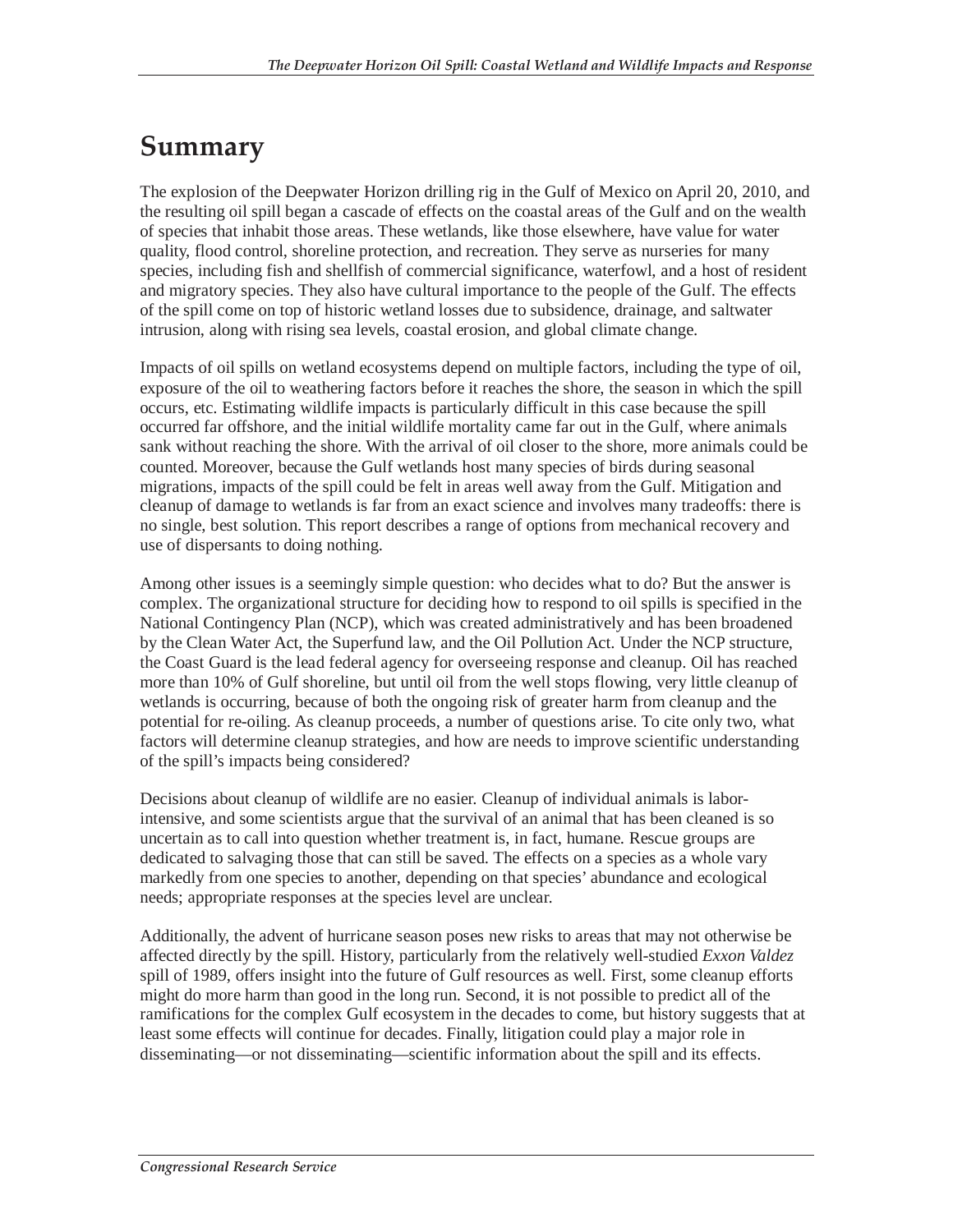## **Contents**

## Figures

| Figure 1. Gulf of Mexico Coastal Wetlands and Gulf Coast 24-Hour Oil Spill Trajectory |  |
|---------------------------------------------------------------------------------------|--|
|                                                                                       |  |
|                                                                                       |  |

### **Tables**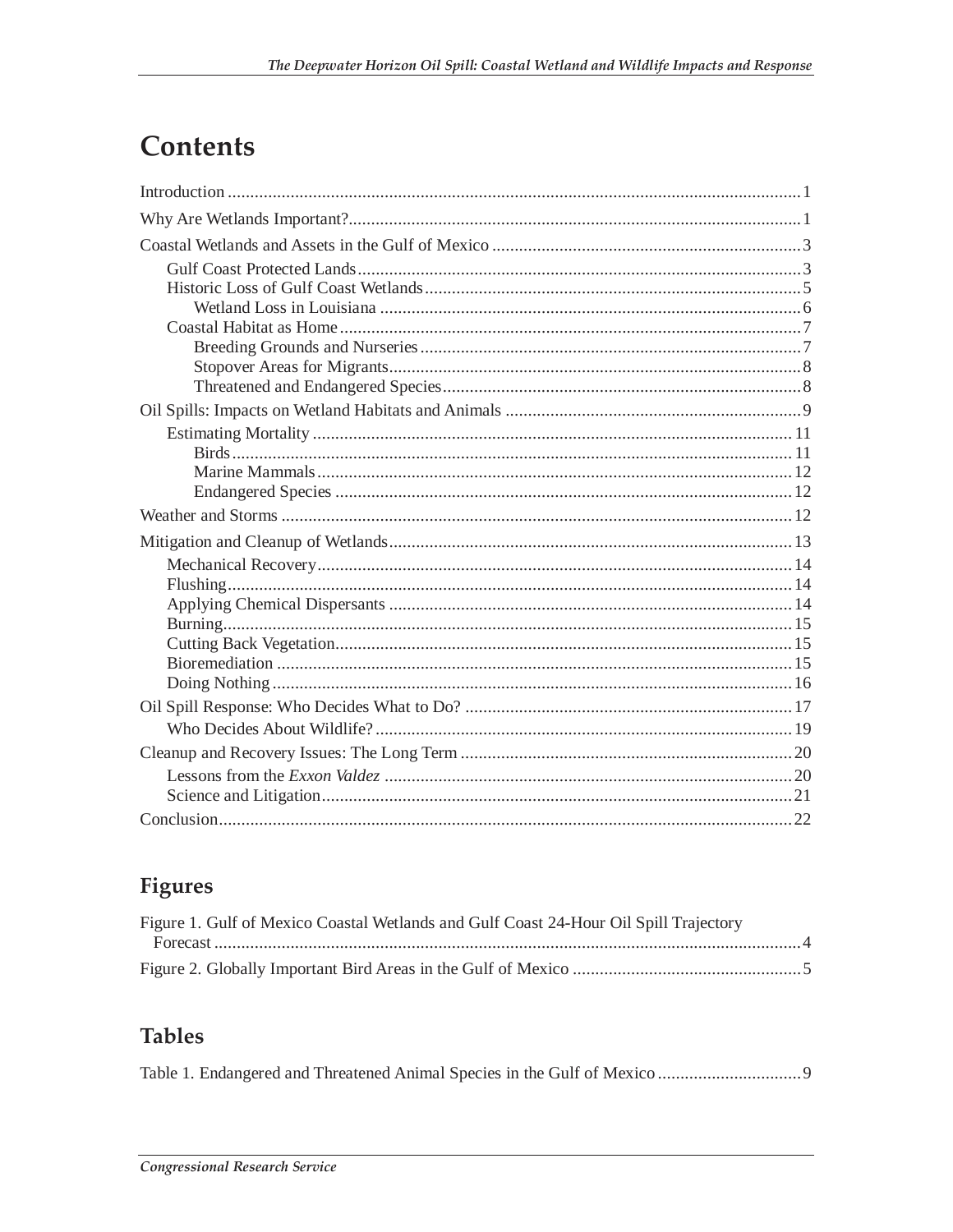## **Contacts**

|--|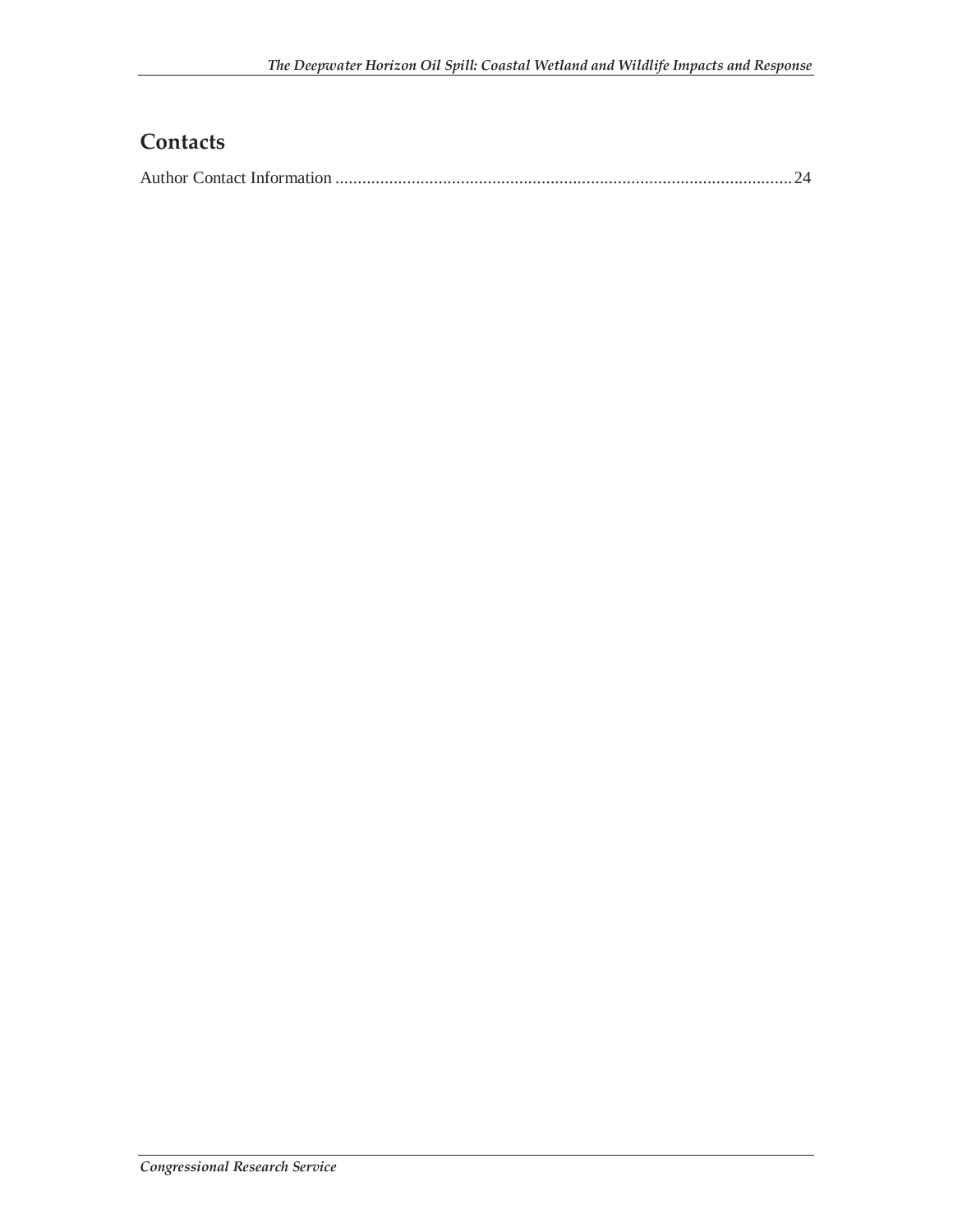## **Introduction**

Since the April 20 explosion on the mobile offshore drilling unit Deepwater Horizon in the Gulf of Mexico, public and private efforts have focused on capping, cutting off, containing, and capturing oil. These collective efforts under water and on the surface of the Gulf are intended in large part to keep the oil from reaching coastal marshes and wetlands—what Coast Guard Admiral Thad Allen, the National Incident Commander for responding to the spill, termed the "worst case scenario for us to deal with."<sup>1</sup> Nevertheless, within days there were reports that oil had reached coastal areas and had begun to affect land and wildlife: on June 22, more than 10% of Gulf coast shoreline miles were oiled, according to the government.<sup>2</sup>

This report will address the importance of wetlands in general, the ecology of the coastal wetlands in the Gulf, impacts of oil spills on wetland habitats, response options, the implications of hurricane season for the spill's impacts, and cleanup and recovery issues.<sup>3</sup> The emphasis is on the nearshore environment, though a few species found in deeper waters will be mentioned. In addition, some lessons from past spills such as the *Exxon Valdez* in Alaska will be discussed along with issues that may arise in the years after the leak from the deepwater well is capped.

## **Why Are Wetlands Important?**

Wetlands are sometimes referred to as "in-between" areas that consist of both dry uplands and open water environments—they are transition zones that are neither "land" nor "water." More commonly, wetlands are known as marshes, bogs, and swamps. Because they have both upland and aquatic characteristics, they often have a richer flora and fauna than other environments. In practice, wetlands may be hard to define, but scientists generally agree that the presence of a wetland can be determined by a combination of certain distinctive soils, plants, and hydrology. In different regions, some wetland areas may be continuously inundated by water, while other areas may not be flooded at all, or only at certain times of the year. In coastal areas, flooding may occur daily as tides rise and fall.

Functional values, both ecological and economic, at each wetland depend on its location, size, and relationship to adjacent land and water areas. Many of these values have been recognized only recently. Historically, many federal programs encouraged wetlands to be drained or altered, because they were seen as having little intrinsic value. Today, scientists and policymakers recognize many valuable functions, including flood control and shoreline protection, as well as nurseries and protection for fish, shellfish, and wildlife, as described in the box below.

 $\overline{a}$ <sup>1</sup> Admiral Thad Allen press conference call, May 21, 2010, p. 7, http://www.deepwaterhorizonresponse.com/posted/ 2931/Teleconference\_Allen\_May\_21.562827.pdf.

<sup>&</sup>lt;sup>2</sup> Unified Command for the BP Oil Spill, "The Ongoing Administration-Wide Response to the Deepwater BP Oil Spill," June 22, 2010, http://www.deepwaterhorizonresponse.com/go/doc/2931/689139/.

<sup>&</sup>lt;sup>3</sup> This report will not address questions of liability or compensation. These areas are addressed in other CRS reports, including CRS Report R41262, *Deepwater Horizon Oil Spill: Selected Issues for Congress*, coordinated by Curry L. Hagerty and Jonathan L. Ramseur; also see CRS Report R41308, *The 2010 Oil Spill: Criminal Liability Under Wildlife Laws*, by Kristina Alexander.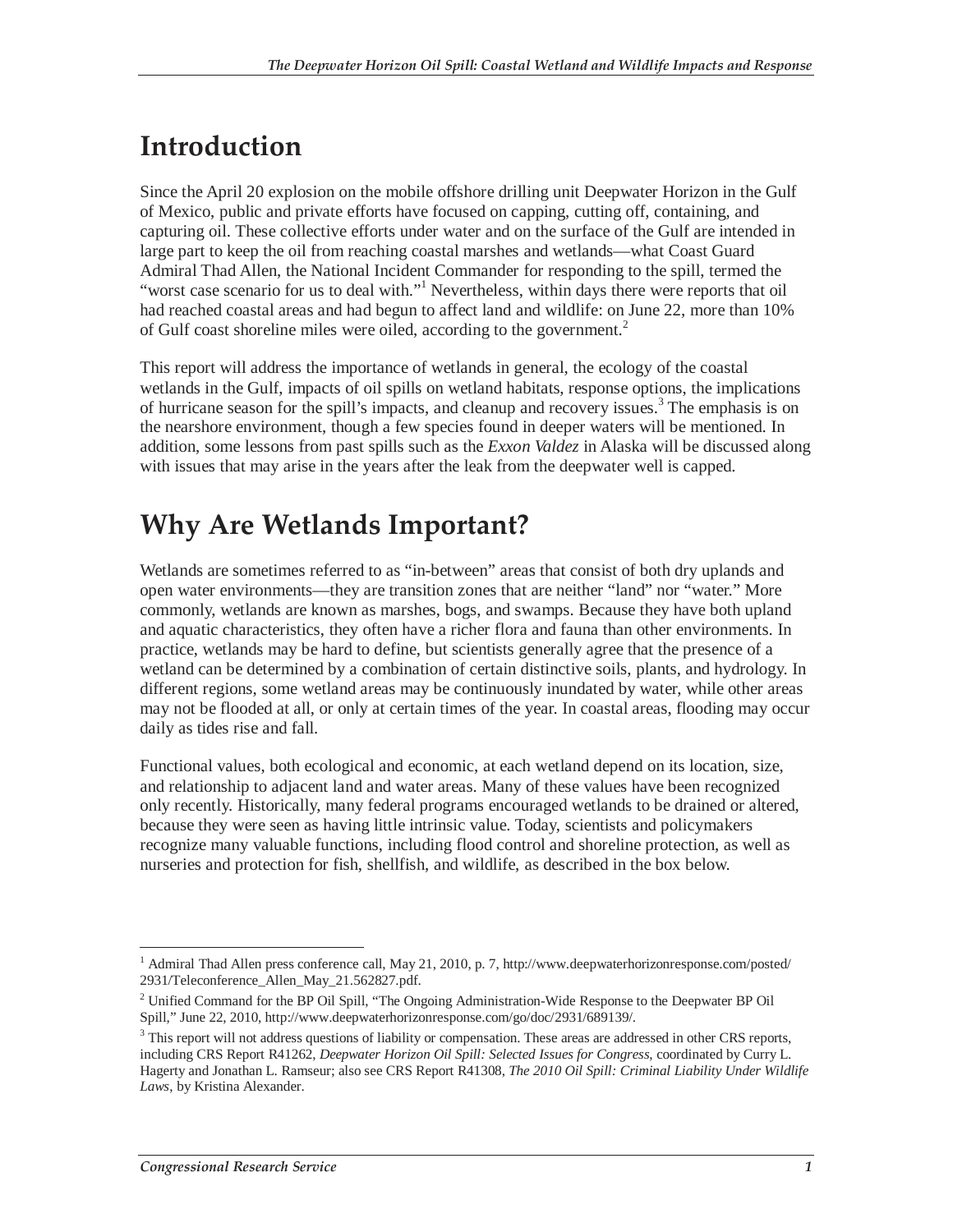#### **Functions and Values of Wetlands**

**Water Quality**. Wetlands are efficient water filters, because wetland plants and soils clean water of contaminants before it moves into surface waters or groundwater. Wetlands filter runoff and remove sediment, nutrients, pesticides, metals, and other pollutants.

**Flood Buffers and Erosion Control**. Wetlands reduce the severity of floods by acting as natural retention areas; consequently, destruction or loss of wetlands makes downstream flooding worse. Similarly, nearshore wetlands act as buffers to reduce shoreline erosion and stabilize land.

**Shoreline Protection**. Coastal wetlands are particularly important in the Gulf region, because they can help reduce coastal flooding by absorbing the energy, wind, and water from incoming hurricane storm surges. Many of the coastal areas in the Gulf are in flat or low-lying areas, which are particularly vulnerable to tropical storms and hurricanes. It is estimated that for every 3.4 miles of healthy coastal wetlands that a given storm surge must travel over, the height of the surge is diminished by one foot.

**Nurseries for Fish and Shellfish.** Coastal wetlands serve as important nurseries for numerous fish and shellfish, as many species depend on wetlands for some or all of their life cycle, where they feed, take refuge, or reproduce. Approximately 75% of the nation's commercial fish and shellfish depend on estuaries at some stage in their life cycle, and estuaries depend on the adjacent wetlands to maintain water quality and provide the basis for food chains. About 97% of the commercial fishery landings from the Gulf are species that depend on estuaries for reproduction, nursery areas, food production, migrations, or shelter. Commercial fishing in the Gulf coastal region contributed more than \$680 million to the nation's economy in 2007.

**Wildlife Habitat**. Coastal wetlands are home to many different animals and, importantly, are stopover or winter habitat for many migrating birds. In the Gulf region, birds that live in wetlands include many species of egrets, shorebirds, ibises, pelicans, herons, and others. Gulf wetlands also are home to many threatened or endangered species such as piping plovers, and several species of sea turtles and sturgeon. Marine mammals are also found in wetlands and along the Gulf coast; species include manatees, three species of whales, and seals. Some of the marine mammals are also protected as endangered or threatened. (See "Coastal Habitat as Home," below.)

**Recreation.** Many recreational activities depend on wetlands, including fishing, hunting, bird-watching, boating, and wildlife photography. In 2004, tourism and recreation employment in the five Gulf coast states totaled more than 416,000 jobs.

**Cultural Importance.** Many cultures have been heavily influenced by or rely upon wetlands, such as the Cajun culture in the Gulf. Some Cajuns who live along bayous and wetlands rely upon those wetlands for fishing, hunting, and trapping. Similarly, wetlands are important to several indigenous tribes in the Gulf region. The Seminole tribe of Florida, for example, depends on healthy natural resources of the South Everglades and Big Cypress regions for fishing, hunting, and economic support (conducting tours).

**Sources:** Gulf Restoration Network, *Wetland Importance*, http://www.healthygulf.org/our-work/wetlands/wetlandimportance; National Oceanic and Atmospheric Administration, National Marine Fisheries Service, *Wetlands, Fisheries, & Economics in the Gulf of Mexico*, http://www.nmfs.noaa.gov/habitat/habitatconservation/publications/ habitatconections/num4.htm; National Ocean Economics Program. *Coastal and Ocean Economic Summaries of the Coastal States, 2009.* http://www.oceaneconomics.org/NationalReport. For information on disaster assistance for commercial fisheries in light of the spill, see CRS Report RL34209, *Commercial Fishery Disaster Assistance*, by Harold F. Upton.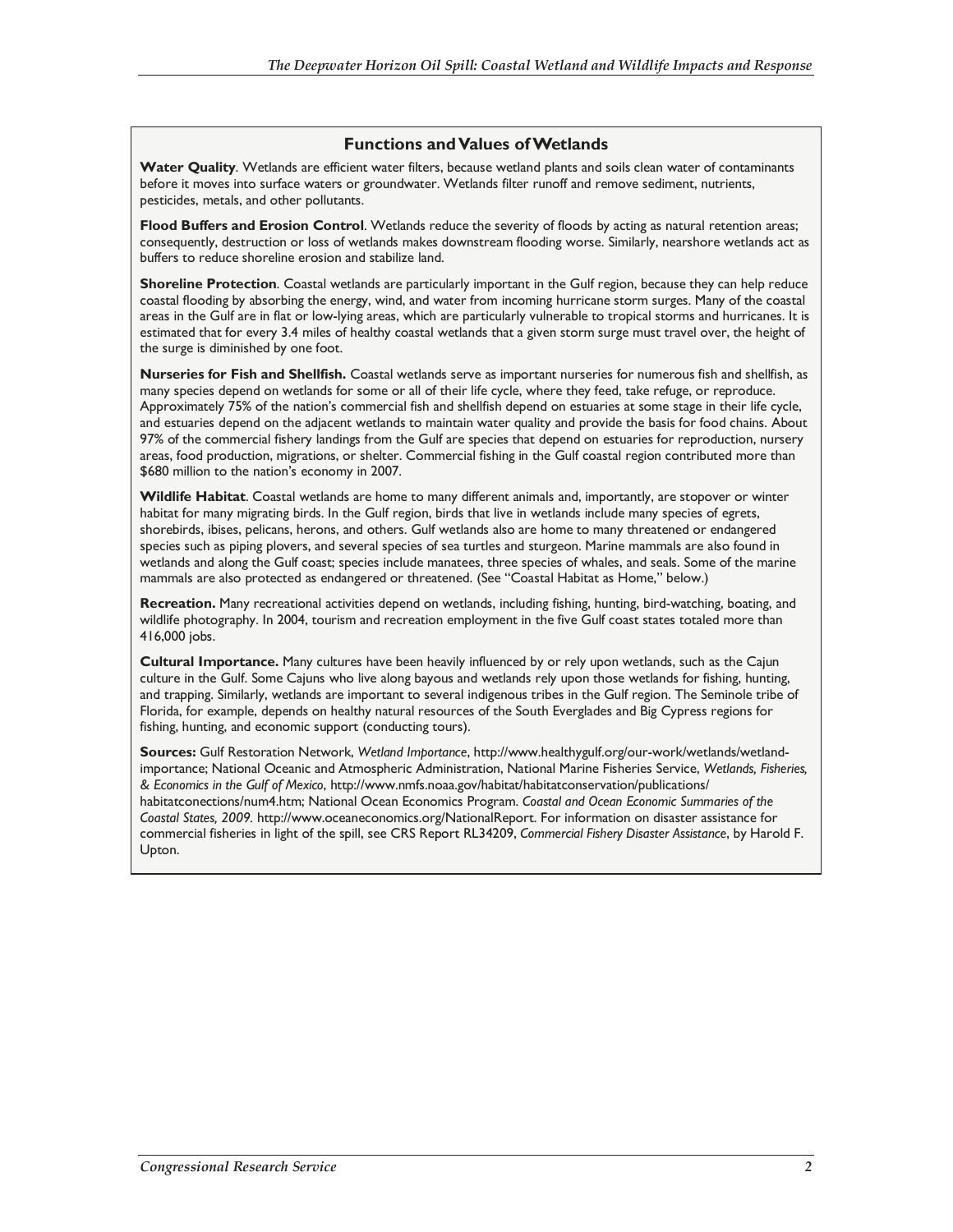## **Coastal Wetlands and Assets in the Gulf of Mexico**

The U.S. portion of the Gulf of Mexico has 1,631 miles of coastline.<sup>4</sup> There are an estimated 15.6 million acres of wetlands in both saltwater and freshwater habitats in the coastal watersheds of the five U.S states around the Gulf. (See **Figure 1**, which identifies wetlands in Louisiana, Mississippi, Alabama, and Florida and the federal government's analysis of the oil spill's trajectory forecast as of June 24.) Saltwater habitat wetlands, which occur in tidal areas where saltwater and freshwater mix, total 3.5 million acres and are of three types: estuarine intertidal emergent wetlands (salt and brackish water marshes), estuarine shrub wetlands (mangrove swamps and other salt-tolerant woody species), and estuarine and marine intertidal non-vegetated wetlands (such as sand bars, shoals, and sand spits). Freshwater habitat wetlands total 12.1 million acres and include forested and shrub wetlands, and emergent wetlands.<sup>5</sup> These types of wetlands generally contain shallow water and are dominated by herbaceous plants. Areas directly adjacent to the Gulf shoreline that are potentially exposed to oil from the Deepwater Horizon spill contain both saline and brackish tidal wetlands and tidal freshwater wetlands.

Environmental Sensitivity Index (ESI) maps prepared by the National Oceanic and Atmospheric Administration (NOAA) provide a concise summary of coastal resources that are at risk if an oil spill occurs nearby. In these maps, areas are scored from 1 to 10, and under this system most Gulf coast wetlands are ranked at 10, the most sensitive or at risk.<sup>6</sup>

### **Gulf Coast Protected Lands**

The Gulf coast is the site of a number of national wildlife refuges, national parks, and national seashores that are home to numerous birds and other wildlife; many of these assets are identified in **Figure 2**. Many are within the current or possible trajectory of the oil spill, according to the Department of the Interior. These at-risk assets include 20 coastal national wildlife refuges (as of late June, four were in the immediate path of oil as it spread to shore: Breton and Delta, both in Louisiana, and Grand Bay and Bon Secour, in Alabama). Also at risk are Gulf Islands National Seashore (Florida and Mississippi) and Padre Islands National Seashore (Texas), Jean Lafitte National Historical Park and Preserve (Louisiana), and at least eight other national park units in all five Gulf coast states.<sup>7</sup> In addition to federally protected lands, many state parks and public beaches are located along the coasts, as well as a few military bases that offer wildlife habitat. **Figure 2** shows some of the federal and other protected lands that provide important habitat for birds.

The Gulf coastline consists of the following: Florida (Gulf portion), 770 miles; Alabama, 53 miles; Mississippi, 44 miles; Louisiana, 397 miles; and Texas, 367 miles. See "Coastline of the United States," http://www.infoplease.com/ ipa/A0001801.html.

<sup>&</sup>lt;sup>5</sup> An emergent wetland is one that has plants, such as cattails and bullrushes, whose roots and part of the stem are below water level with the rest of the plant above water.

<sup>6</sup> See http://response.restoration.noaa.gov/book\_shelf/827\_ERD\_ESI.pdf.

<sup>7</sup> U.S. Department of the Interior, "Interior Fact Sheet—BP Deepwater Horizon Response, DOI Gulf Coast Assets," undated, http://www.doi.gov/deepwaterhorizon/Interior-Fact-Sheet-BP-Deepwater-Horizon-Response.cfm.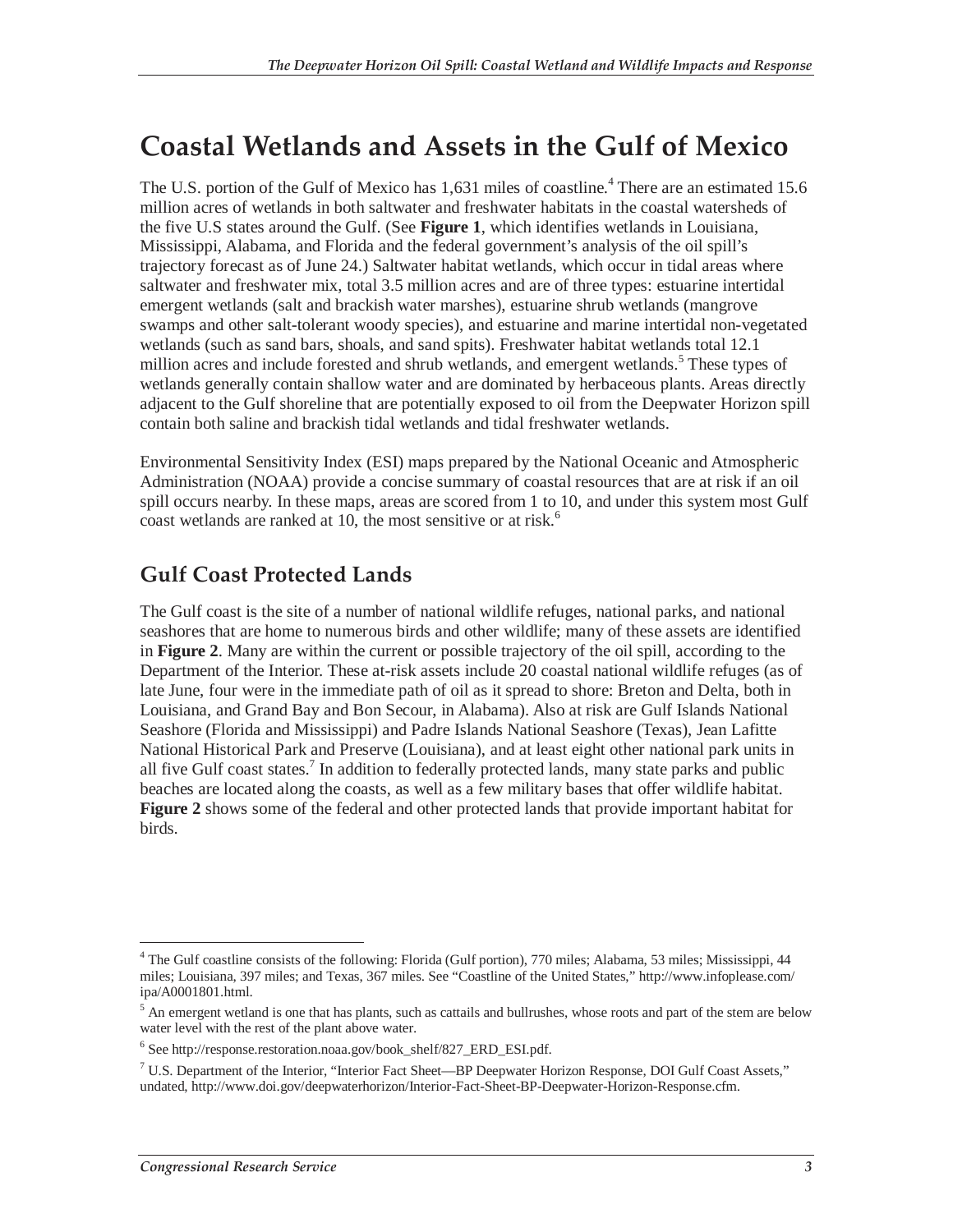

**Figure 1. Gulf of Mexico Coastal Wetlands and Gulf Coast 24-Hour Oil Spill Trajectory Forecast** 

Source: Prepared by CRS based on NOAA Office of Response and Restoration 24-Hour Trajectory Forecast; U.S. Fish and Wildlife Service National Wetlands Inventory; ESRI Data and Maps 9.3.1.

**Note:** NOAA has temporarily stopped the offshore forecast due to small amounts of oil offshore, the absence of recent observations confirming significant amounts of oil in offshore areas, and the large separation between the loop current complex and the oil slick.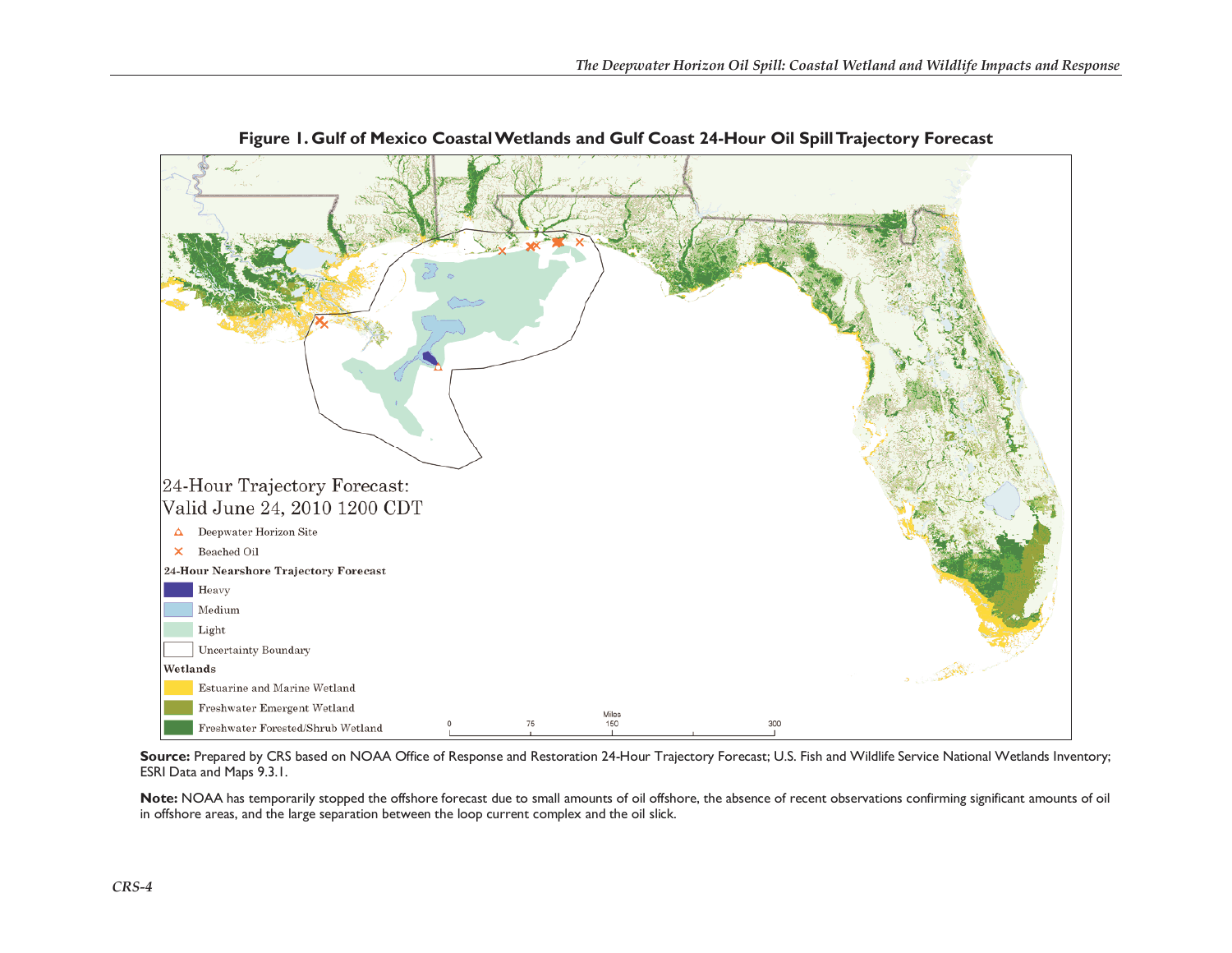

**Figure 2. Globally Important Bird Areas in the Gulf of Mexico**  (oil spill areas as of date shown)

**Source:** American Bird Conservancy. Map is updated at irregular intervals. See http://www.abcbirds.org/ gulf\_spill\_map.html.

## **Historic Loss of Gulf Coast Wetlands**

Coastal wetlands are subjected to stressors from land-based activities, including dredging and filling, and from seaward events, such as coastal storms, tidal surges that cause erosion, saltwater intrusion, and inundation. In recent years, Gulf coast wetlands have experienced acreage losses from these multiple stressors. Between 1998 and 2004, coastal wetlands in the five Gulf states declined by an estimated 371,000 acres (2.3% total); although there were small wetlands gains in portions of the region, losses far outweighed the gains. Saltwater wetlands declined overall by nearly 45,000 acres (about 1.2%) during that period, while freshwater wetlands declined by 329,000 acres (2.7%). The changes in wetland acreage were much greater for Gulf coastal wetlands than for coastal wetlands in other regions, such as the Atlantic coast, which experienced a 0.1% overall decline, or the Great Lakes, which had a 0.3% increase between 1998 and 2004. The losses of wetland acreage in the Gulf coast are attributed to a number of factors. Most saltwater wetland losses in the Gulf resulted from inundation or flooding from storms or sea level rise, while losses of freshwater wetlands have resulted from development in rural and urban areas, timber harvesting activities, drainage, and filling for extensive residential and commercial development activities.<sup>8</sup>

<sup>-</sup>8 Susan-Marie Stedman and Thomas E. Dahl, *Status and Trends of Wetlands in the Coastal Watersheds of the Eastern United States, 1998 to 2004*, National Oceanic and Atmospheric Administration, National Marine Fisheries Service and U.S. Department of the Interior, Fish and Wildlife Service, 2008.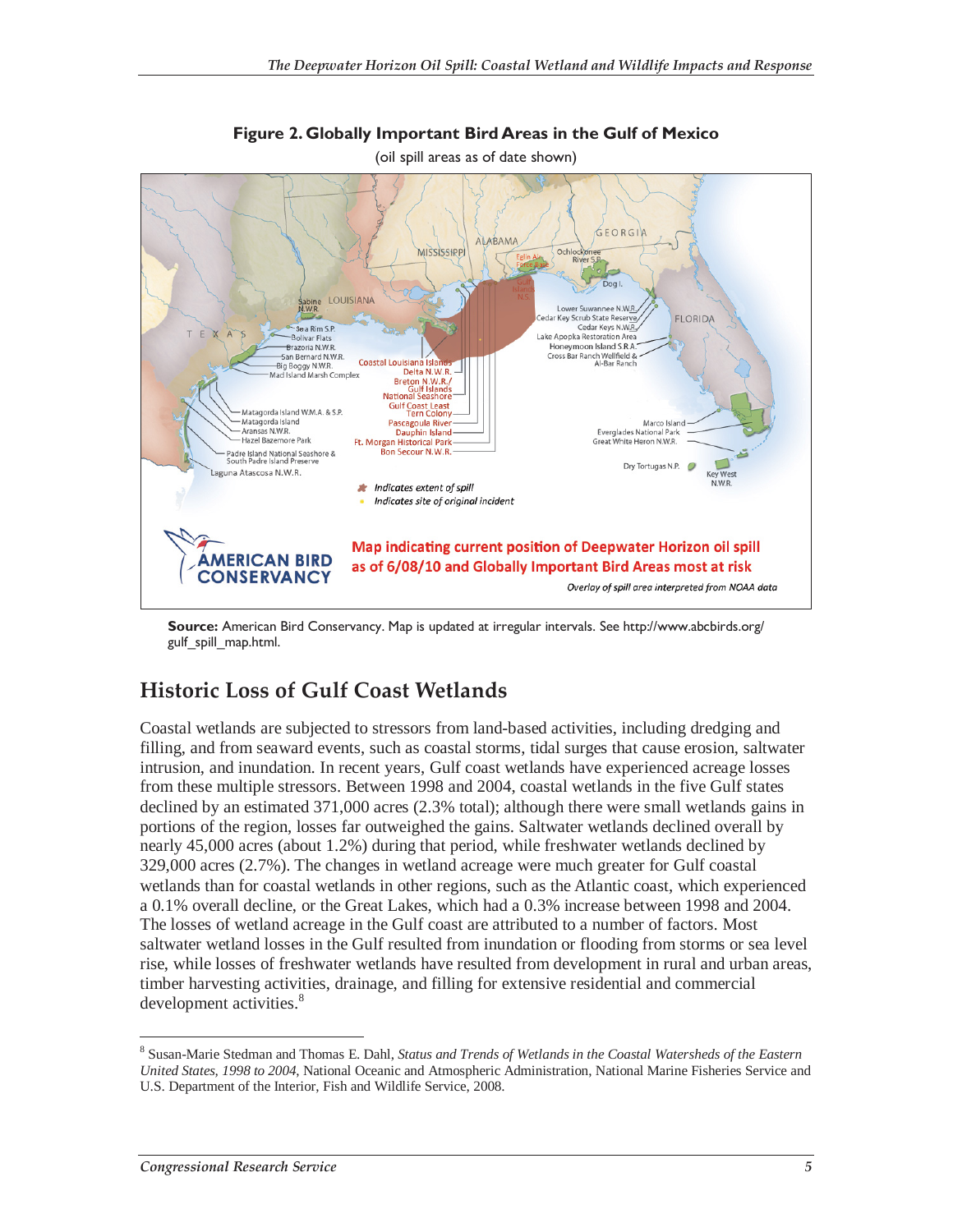#### **Wetland Loss in Louisiana**

In Louisiana specifically, wetland change and loss have been especially severe for decades, even before the Deepwater Horizon oil spill. Wetlands are vital to many parts of the state's economy, yet they have been converting from land to water more rapidly than elsewhere. Louisiana's wetlands today represent about 40% of the wetlands of the contiguous United States, but about 80% of historic losses. Louisiana lost about 1,900 square miles of coastal lands, primarily marshes, from 1932 to 2000, plus 200 square miles or more from hurricanes in 2005.<sup>9</sup> While the rate of wetlands loss has decreased, it is estimated that Louisiana loses about 25 square miles (16,000 acres) of wetlands annually, and the state experiences about 90% of the total coastal marsh loss in the continental United States each year.<sup>10</sup>

Changes to the state's coastal area result from a combination of natural environmental processes (erosion, saltwater intrusion into fresh systems, sea level rise) and human-related activities, according to the U.S. Geological Survey. Wetland loss has occurred naturally for centuries, but until recently, land losses have been counterbalanced by various natural wetland-building processes.

The seasonal flooding that previously provided sediments critical to the healthy growth of wetlands has been virtually eliminated by construction of massive levees that channel the river for nearly 2,000 kilometers; sediment carried by the river is now discharged far from the coast, thereby depriving wetlands of vital sediment. In addition, throughout the wetlands, an extensive system of dredged canals and flood-control structures, constructed to facilitate hydrocarbon exploration and production as well as commercial and recreational boat traffic, has enabled salt water from the Gulf of Mexico to intrude brackish and freshwater wetlands. Moreover, forced drainage of the wetlands to accommodate development and agriculture also contribute to wetlands deterioration and  $loss.<sup>11</sup>$ 

Also important to the entire coastal ecosystem of the Gulf are barrier islands that are a first line of defense acting as a buffer to reduce the effects of ocean waves and currents on estuaries and wetlands. Barrier islands result from the accumulation of sediments deposited at the mouths of rivers such as the Mississippi in Louisiana and the Apalachicola in Florida. Over thousands of years, sediments accumulate as unconsolidated sands and muds and gradually become compact. At the same time, marine coastal processes of erosion and degradation work at the margins of the land, eventually resulting in formation of low-relief islands that are separated from the mainland by shallow bays and lagoons. Plants often get established on barrier islands, especially on the leeward side, and help to provide stability.

But in these low-lying areas, even a moderate wind can raise water levels at the shoreline. Today, barrier islands are eroding as a result of storms, sea level rise, and human development. As they

 $\overline{a}$ <sup>9</sup> Hurricanes Katrina and Rita produced both gains and losses of wetland acreage. As of October 2006, it was estimated that the net effect of the 2005 hurricanes was loss of nearly 217 square miles (139,000 acres) of land just in Louisiana. This estimate was considered preliminary, because some transformations of land to water are permanent, and others are transitory or temporary. Confirmation of permanent losses from the hurricanes' storm surges is unlikely before several growing seasons have passed. John A. Barras, *Land Area Changes in Coastal Louisiana After the 2005 Hurricanes: A Series of Three Maps*, U.S. Geological Survey, Open-File Report 2006-1274, October 2006.

<sup>&</sup>lt;sup>10</sup> U.S. Geological Survey, National Wetlands Research Center, U.S. Department of the Interior, "Without Restoration, Coastal Land Loss to Continue," May 21, 2003, http://www.nwrc.usus.gov/releases/pr03\_004.htm.

<sup>&</sup>lt;sup>11</sup> U.S. Geological Survey, Marine and Coastal Geology Program, "Louisiana Coastal Wetlands: A Resource At Risk," November 3, 1995, http://marine.usgs.gov/fact-sheets/LAwetlands/lawetlands.html.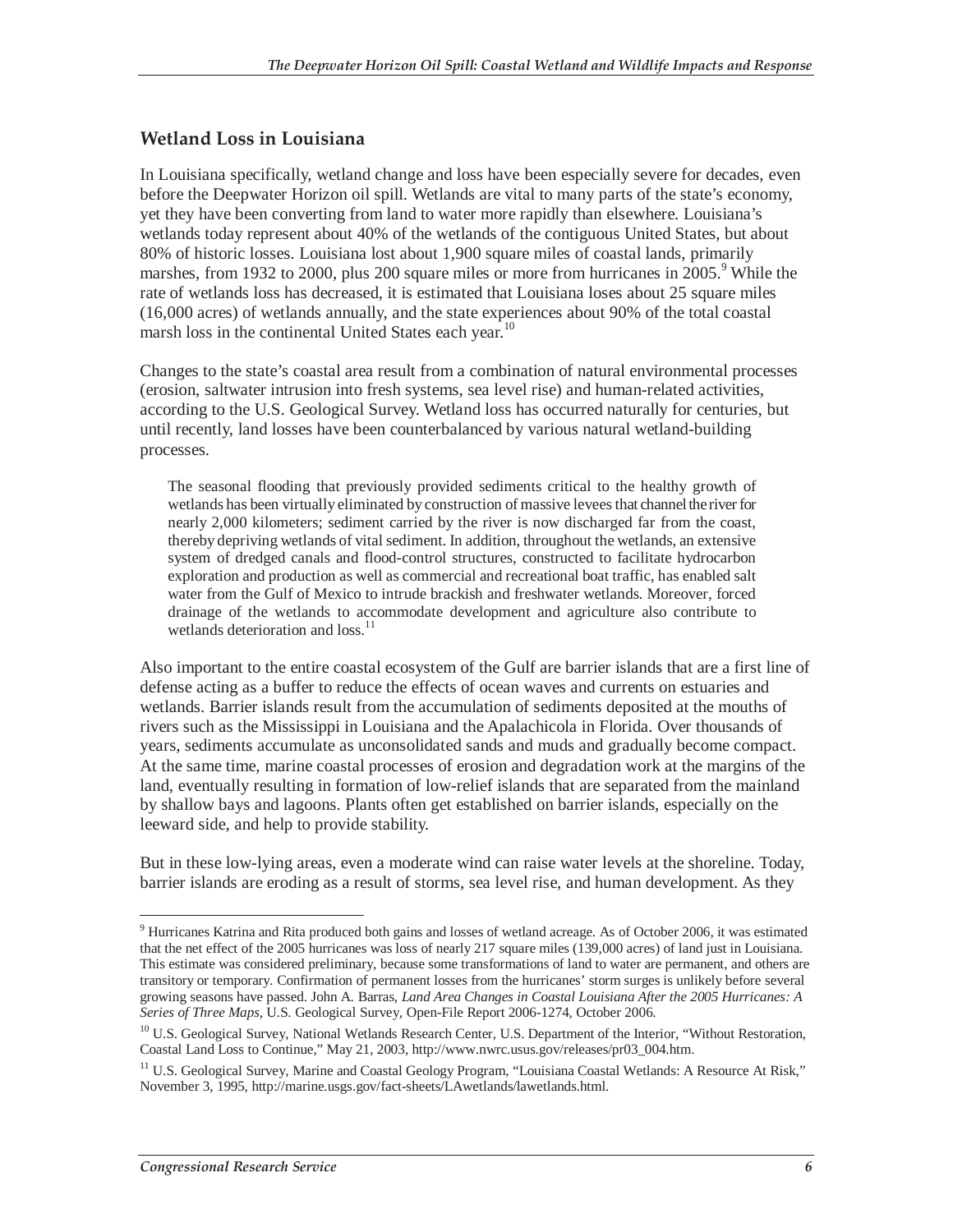disintegrate, they expose the system of sheltered onshore wetlands to wave action, saltwater intrusion, storm surge, sediment transport, and contamination by oil that is now circulating in the waters of the Gulf. According to the USGS, the potential exists for water to move across the full width of the islands in locations that are both low and narrow, possibly transporting oil inland into back bays and marshes.<sup>12</sup>

### **Coastal Habitat as Home**

The coastal estuaries, marshes, and beaches of the Gulf also serve as habitat for a wealth of plants and animals.13 (Many of the most valuable areas are shown in **Figure 2**.) They are among the most productive of all ecological communities. The plant life consists of plankton, algae, and larger plants, including grasses and some salt-tolerant trees such as bald cypress and tupelo gum trees. Water in such habitats is full of silt, and easily stirred by minor wave action. The turbid waters are full of invisible single-celled algae, and other small photosynthetic microorganisms. These plants in turn feed zooplankton—microscopic animals that are food for fish larvae, juvenile crabs and shrimp, and on up the food chain. The high productivity of coastal wetlands leads to enormous species diversity, with species adapted to their own niches varying in salinity, turbidity, light penetration, wave action, and other factors that may or may not be well understood. Not surprisingly, the rich marshes and, to a lesser extent, beaches of the Gulf provide breeding grounds, nurseries, stopover points, and homes for many species, including many that are threatened, endangered, or economically important.

#### **Breeding Grounds and Nurseries**

While many commercial species are caught in deeper water, a tremendous array of fish and shellfish depend on marshes and estuaries of the Gulf for some part of their life cycle: blue crab, shrimp, oyster, menhaden, black and red drum, flounder, striped mullet, and others. Adults of these species generally move into the marshes and estuaries, spawn (after which the spawning adults of some species die, but those of other species return to spawn again in later years), and leave eggs to hatch and develop. These eggs and juveniles serve as food for higher-level predators such as crabs, minnows, gobies, and other small species. In turn, small alligators, herons, egrets, shorebirds, turtles, and other species feed on these animals, particularly in tidal areas where a low tide may concentrate available food resources. The insects of the marshes and estuaries feed—and many feed on—a host of young birds. The smaller birds build nests in the grasses or on floating vegetation or nearby beaches. Other larger species nest in trees, often in huge colonies. The highest levels of biodiversity are typically found in marsh areas, whether freshwater, brackish, or saline. Somewhat lower diversity occurs in open bays of fresh or saltwater, and in mudflats or marginal beaches.

The key feature of coastal ecology is that damage to the coast, and particularly to biologically rich marshes, will have effects on many species that spend the bulk of their life cycles many miles distant on land, and in oceans, lakes, and rivers. Among the most transitory of species are the

 $\overline{a}$ <sup>12</sup> U.S. Geological Survey, "Barrier-Island Inundation and Overwash: Application to the Deepwater Horizon Oil Spill," June 15, 2010, http://www.usgs.gov/deepwater\_horizon/scenario/.

<sup>&</sup>lt;sup>13</sup> An overview of coastal ecology, particularly in the upper Gulf of Mexico and coastal Louisiana, can be found in Michael J. Mac, Paul A. Opler, and Catherine D. Pucket, et al., *Status and Trends of the Nation's Biological Resources, Vol. 1*, U.S. Geological Survey, Reston, VA, 1998, pp. 384-430.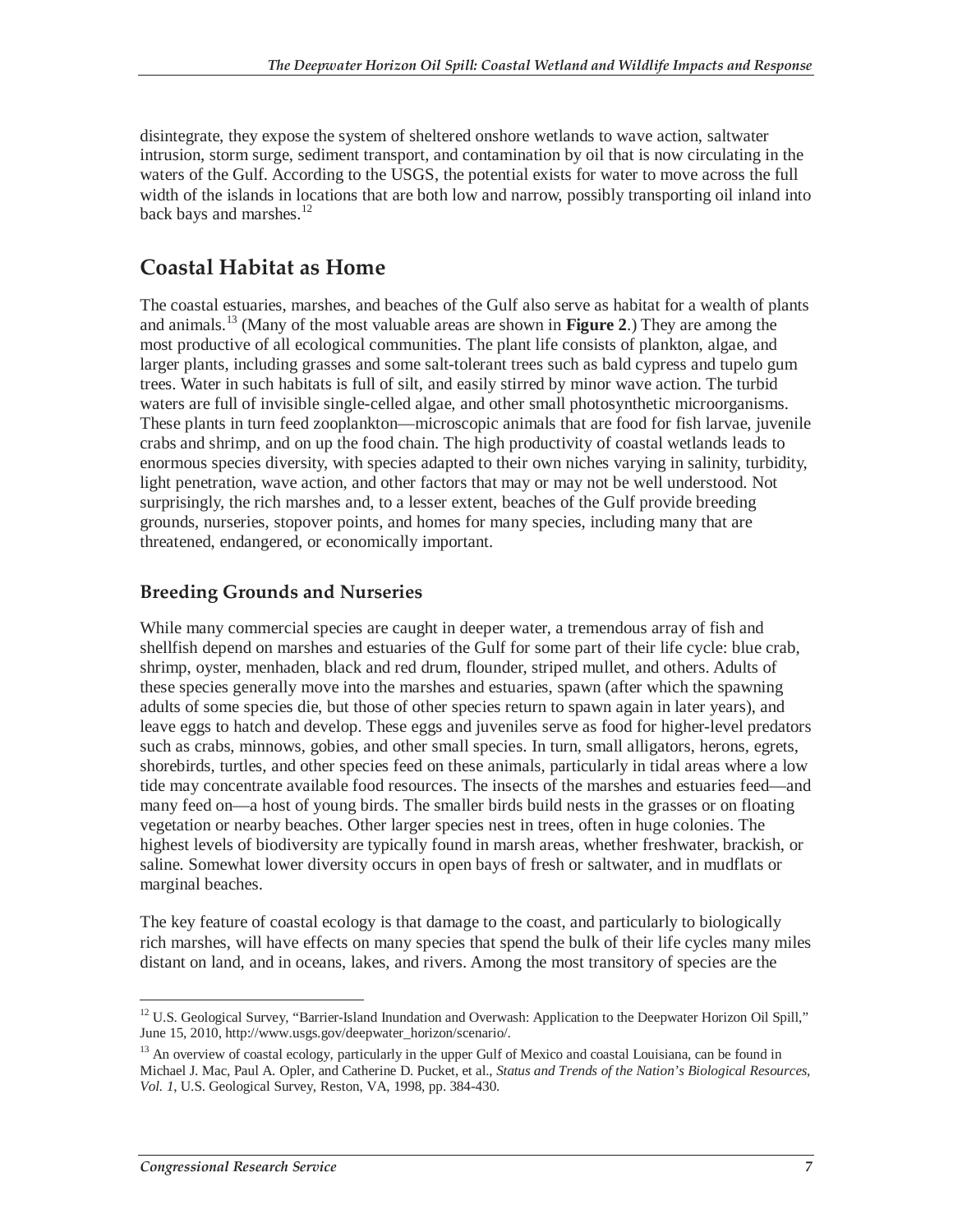migrants that use the coast as a stopover for resting and feeding during their spring or fall migrations.

#### **Stopover Areas for Migrants**

Gulf coast refuges are hot spots for bird watchers at all seasons, and especially in the spring migration. Of the Delta and Breton National Wildlife Refuges, which lie at the mouth of the Mississippi River, one author writes:

Some of the most impressive sights are in the spring migration, when great numbers of small birds come in from across the Gulf, sometimes to their first landfall in hundreds of miles, weary and highly visible—rose-breasted and blue grosbeaks, indigo and painted buntings, scarlet and summer tanagers. There are as many as twenty-five warbler species, along with tremendous flights of tree swallows—sometimes sixty thousand, skimming over the inland ponds or just stopping to rest a little while before moving on north.<sup>14</sup>

Shorebirds (plovers, gulls, terns) and wading birds (egrets, herons, ibises, bitterns), pelicans, and various species of hawks and other birds are present in the spring and fall in coast marshes. In the winter, waterfowl such as Canada, snow, and blue geese are abundant, along with dozens of species of ducks.

Birds using the coast during migration may summer and breed in any part of the continental United States and Canada. Those that departed the coast before the spill on April 20 will be unaffected for this breeding season, at least until they return. Upon their fall return, they will encounter the spill and its effects just before they begin their journeys across the Gulf to winter homes in the Caribbean or Latin America. In both directions, there are tremendous strains on the energy and stored fats of the migrants; for some, a meal immediately before or after their flight across the Gulf may be critical to reaching their destinations. Consequently, depending on their migration patterns, bird populations as far away as Alaska and northern Canada or central and South America or the Caribbean may be affected by the Gulf spill.

#### **Threatened and Endangered Species**

The Gulf coast is home to a wealth of species listed under the Endangered Species Act (ESA).<sup>15</sup> **Table 1** shows the total number of listed animal species in each of the five Gulf coast states, as well as the number of animal species living in that state's coastal or marine environment that could be affected by oil contamination. As the table shows, the bulk of the listed species in each state are not likely to be affected by the spill because their habitats do not occur along the coast. In a few cases, the threat to a species is conjectural, because its habitat may be fairly near the coast, but not likely to become oiled unless storms blow contamination inland. (Note that where species are at risk primarily in the event of major storms, the entry in the table adds them in by showing a range of potentially affected species.)

The list of species that are likely to have direct mortality or indirect effects from loss of food, nesting habitat, and the like includes many fairly well-known species: piping plovers, least terns,

<sup>-</sup>14 Laura Riley and William Riley, *Guide to the National Wildlife Refuges: How to Get There and What to See and Do* (Garden City, NY: Anchor Press, 1981), p. 238.

 $15$  16 U.S.C.A. § 1531.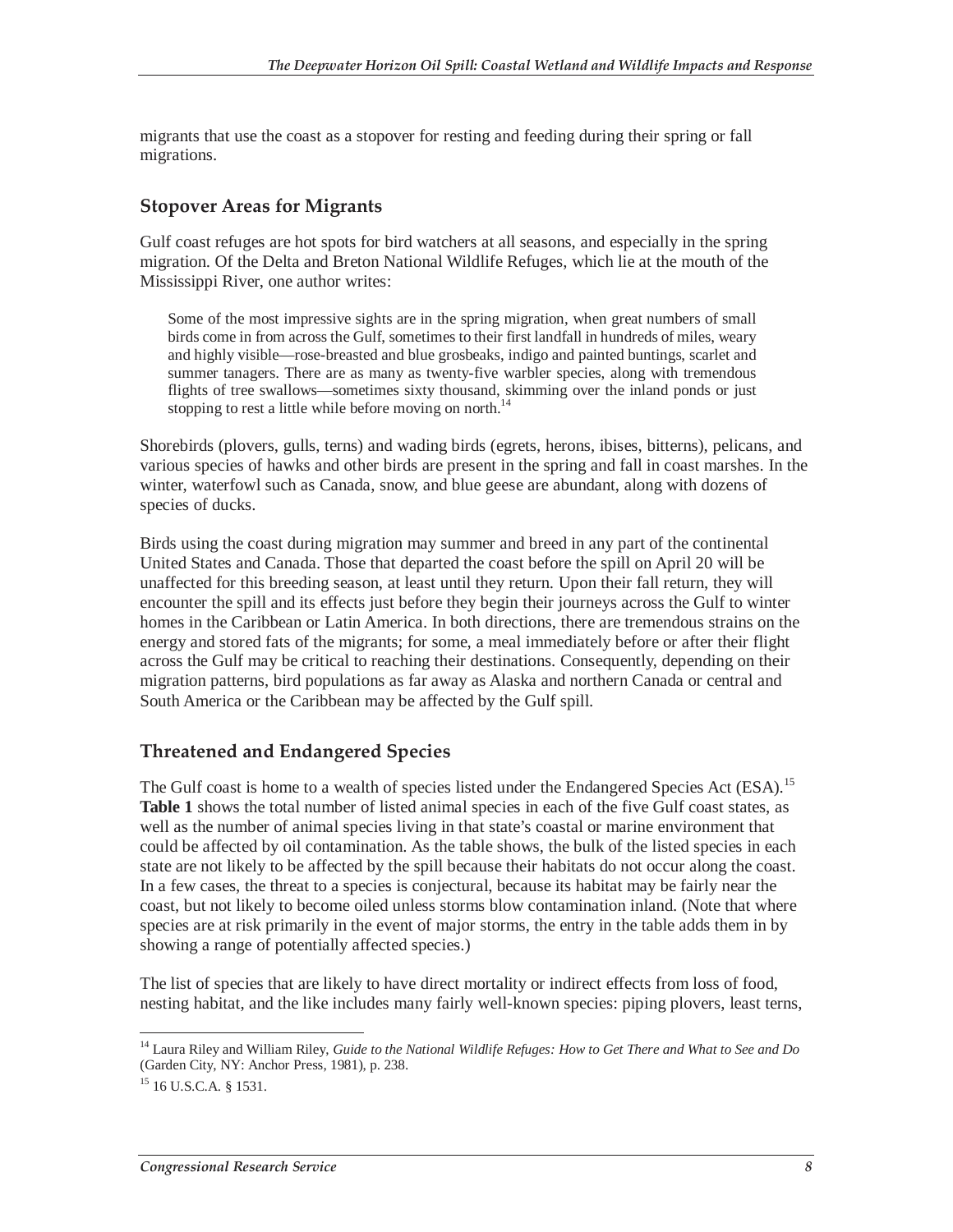five species of sea turtles, the American crocodile, three species of whales, manatees, and three species of sturgeon. The list also includes a number of lesser-known species: four species of beach mice, the Stock Island tree snail, the smalltooth sawfish, and others.

In addition to the species currently listed, two species that were once listed but have recovered are also experiencing effects of the spill: the American alligator, as well as the brown pelican, which has become iconic in the current case because it is designated as the Louisiana state bird. The American alligator is found fairly commonly farther inland now, but it may occur in brackish water; risk to the species would be greatest in the event of storms that push oil inland. Even so, many alligators are so far inland that a severe hurricane would likely push oil products into only a portion of their current range.

Pelicans, on the other hand, are found almost exclusively in marine and coastal environments. Because pelicans nest in great rookeries, returning birds can contaminate their own nests as well as those of other birds. Eggs of any species that have been fouled are nearly certain to die, even with minor contamination. Chicks may be abandoned when parent birds die or become too debilitated to feed their young. Fish fed to the young may be contaminated and have uncertain effects on the birds' development.

| <b>State</b>   | <b>Total Endangered</b><br><b>Animal Species</b> | <b>Endangered</b><br><b>Animals: Possibly</b><br><b>Oiled Habitat</b> | <b>Total Threatened</b><br><b>Animal Species</b> | <b>Threatened</b><br><b>Animals: Possibly</b><br><b>Oiled Habitat</b> |
|----------------|--------------------------------------------------|-----------------------------------------------------------------------|--------------------------------------------------|-----------------------------------------------------------------------|
| Texas          | 49                                               | 8                                                                     | 9                                                |                                                                       |
| Louisiana      | 10                                               | 8                                                                     | 8                                                | 4-5                                                                   |
| Mississippi    | 20                                               | 10                                                                    |                                                  | 4                                                                     |
| <b>Alabama</b> | 58                                               | $10 - 11$                                                             | 21                                               | 4                                                                     |
| Florida        | 35                                               | $23 - 24$                                                             | 19                                               | $9 - 10$                                                              |

#### **Table 1. Endangered and Threatened Animal Species in the Gulf of Mexico**  (coastal species in habitats that may become oiled)

**Source:** Compiled by CRS from FWS Endangered Species Program Data, Species Profiles. Available at http://www.fws.gov/endangered/.

**Notes:** All listed coastal and marine species in a state are considered as being in potentially oiled habitat, except certain species occurring only on the east coast of Florida. A range of figures indicates that the exact location of the some coastal species is not known, or that effects on the listed species might depend on the occurrence of severe storms washing contaminated oil well into coastal marshlands. Columns cannot be added, since many coastal species occur in multiple states. An FWS website list shows fewer animals, but omits species under the jurisdiction of NMFS; see http://www.fws.gov/home/dhoilspill/pdfs/FedListedBirdsGulf.pdf.

## **Oil Spills: Impacts on Wetland Habitats and Animals**

Habitats such as salt marshes and mangrove forests and the biota that reside in them are subject to destruction or alteration by oiling events.<sup>16</sup> The degrees of impacts of oil on wetland vegetation

<sup>-</sup>16 National Research Council of the National Academies, *Oil in the Sea III, Inputs, Fates, and Effects* (Washington, (continued...)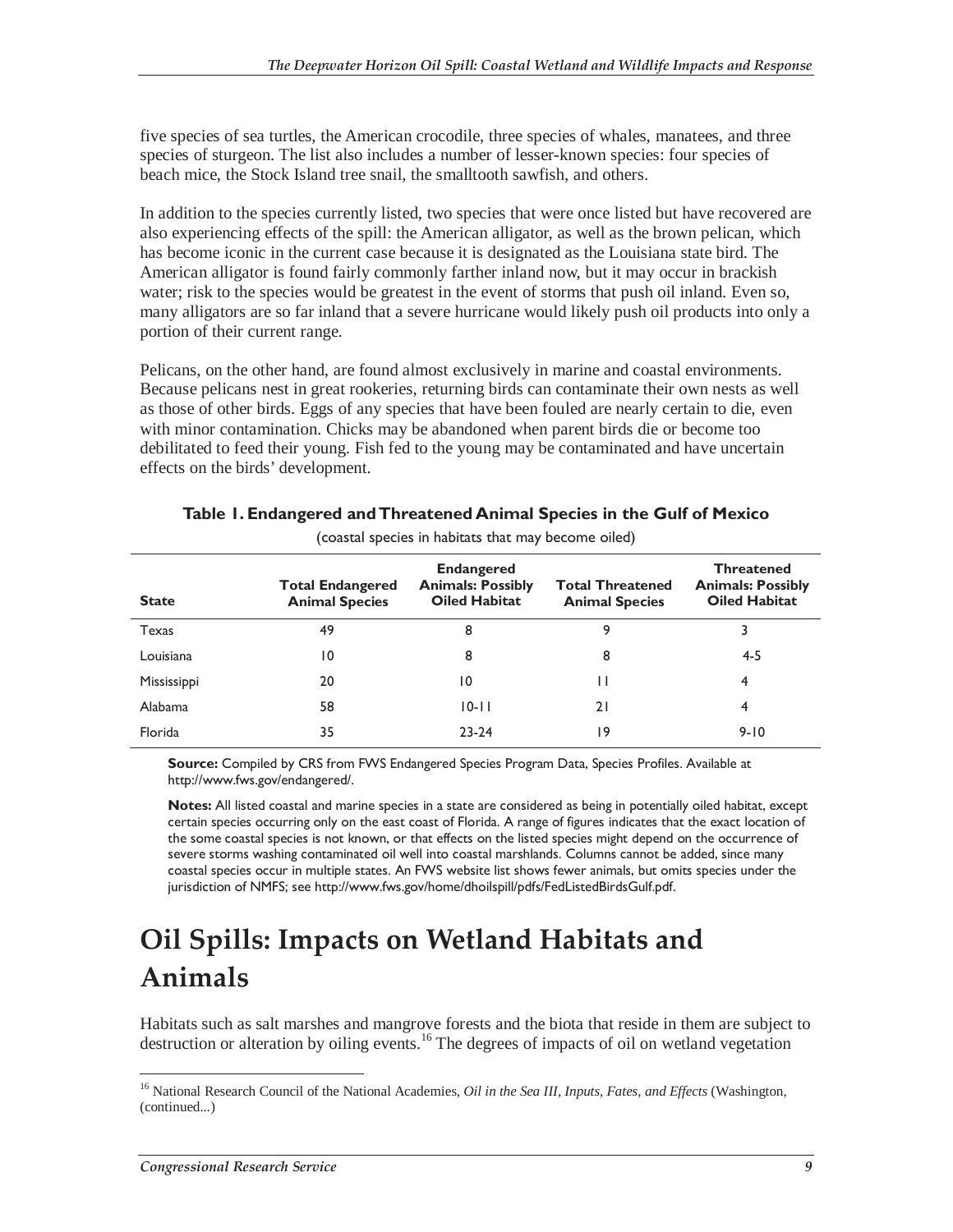are variable and complex and can be both acute and chronic, ranging from short-term disruption of plant functioning to mortality. The primary acute damage to the marshes is that plants, which hold the soil in place and stabilize shoreline, will suffocate and die, especially if multiple coatings of oil occur. Once vegetation dies, the soil collapses. Then the soil becomes flooded, and plants cannot re-grow. If plants cannot re-establish, soil erosion is accelerated, giving rise to even more flooding and further wetland loss. If oil penetrates into the sediments, roots are continuously exposed to oil, with chronic toxicity making production of new shoots problematic. Consequently, plant recovery is diminished, and eventually land loss occurs. In addition to direct impacts on plants, oil that reaches wetlands also affects animals that utilize wetlands during their life cycle, especially benthic organisms that reside in the sediments and are a foundation of the food chain.<sup>1</sup>

In the Gulf, coastal saltwater wetlands and tidal freshwater wetlands are sensitive to oil, both immediately and in the long term. The severity of immediate and longer-term impacts and damages depend on a number of factors, including—

- the type and quantity of oil spilled (low-sulfur light crude such as that associated with the Deepwater Horizon is considered less toxic than denser heavy crude or refined fuel oils involved in other spills, and the quantity of oil from the current spill is believed to be the largest that has ever occurred in U.S. waters);
- the condition of the oil on and below the surface, including the length of time it is in the water before it hits land (oil weathers over time, through the natural actions of evaporation, photodegradation, and microbial degradation, which all reduce acute toxicity);
- season and prevailing weather (both the natural degradation processes and ecosystem recovery occur more rapidly in warmer climates than colder regions, but a spill that occurs during the growing season of plants will have more severe impact than one in the fall or winter when plants are dormant);
- type of shoreline and composition of vegetation (wetlands and similar fragile environments are more at risk and more difficult to clean than harder surfaces such as sandy beaches);
- type of waves and tidal energy in the area of the spill (wave energy is necessary to help move oil away from land and to enhance the effects of chemical dispersants); and
- presence of dispersants (chemical dispersants are used to enhance breakdown of the oil, but the long-term ecosystem effects of chemically dispersed oil and the dispersants themselves are uncertain).<sup>18</sup>

-

<sup>(...</sup>continued)

D.C.: The National Academies Press, 2005), p. 157.

<sup>&</sup>lt;sup>17</sup> Dennis F. Whigham, Stephen W. Broome, and Curtis J. Richardson, et al., Statement of the Environmental Concerns Committee, Society of Wetland Scientists, "The Deepwater Horizon Disaster and Wetlands," http://www.sws.org/docs/ SWS\_OilEffectsOnWetlands.pdf.

<sup>&</sup>lt;sup>18</sup> Testimony of Jane Lyder, Deputy Assistant Secretary for Fish and Wildlife and Parks, Department of the Interior, before the House Natural Resources Subcommittee on Insular Affairs, Oceans and Wildlife, June 10, 2010.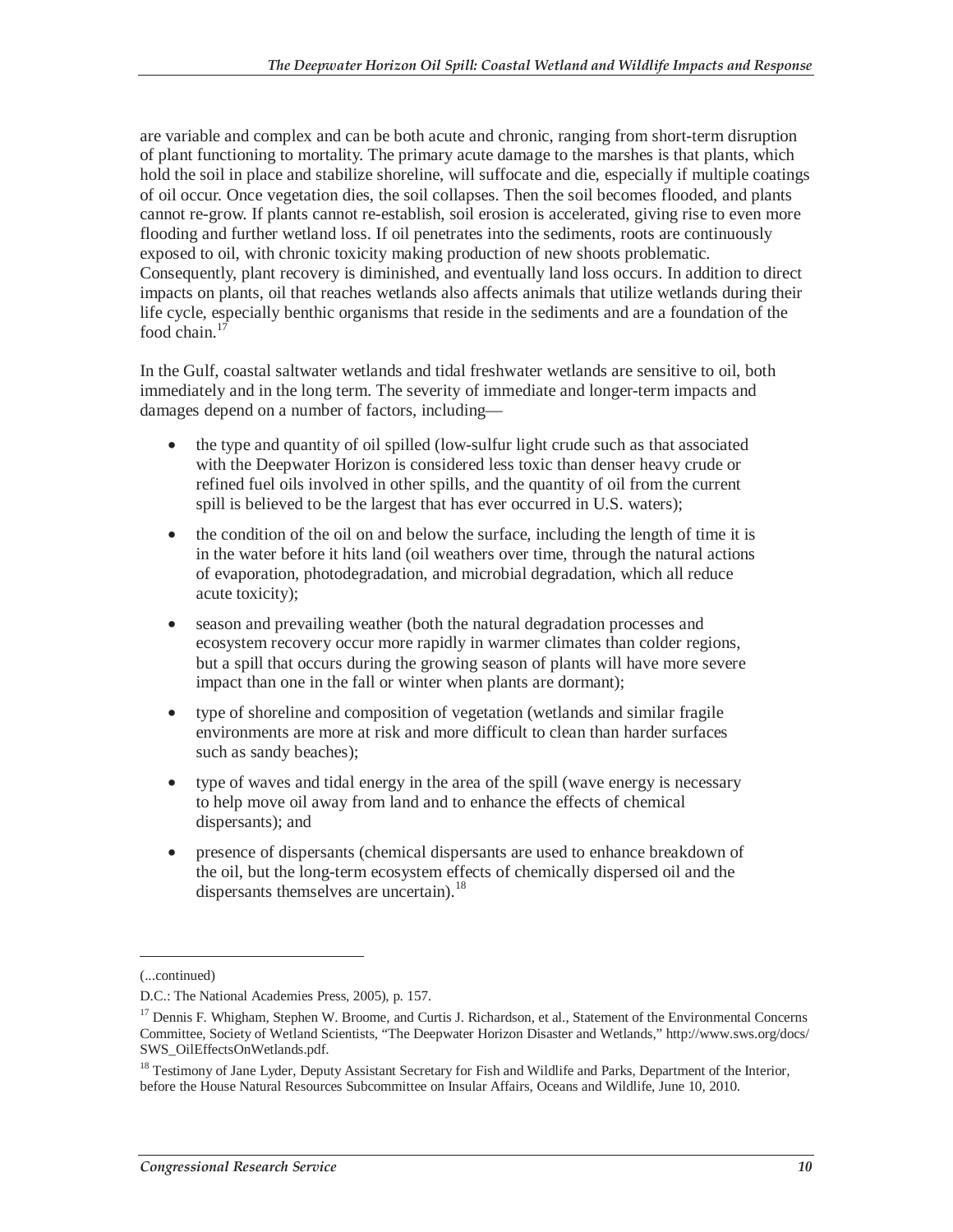### **Estimating Mortality**

The effects on wetland habitats lead directly to effects on the animals and plants in those habitats. The federal government has the lead in managing some categories of species, while states take the lead in the rest. Comprehensive data are more readily available for the former, which are called federal "trust species." The trust species consist of birds, marine mammals, and threatened and endangered species. The principal federal agencies involved in managing these species are the Fish and Wildlife Service (FWS, Department of the Interior) and the National Marine Fisheries Service (NMFS, Department of Commerce).

#### **Birds**

Oil contamination of birds can have acute effects. If contamination of its feathers is severe, the bird loses the feathers' insulation properties and dies of hypothermia even in seemingly warm weather.

Birds are primarily affected through thermoregulatory challenges caused by oiling of plumage and through ingestion. Oil reduces the ability of bird feathers to provide insulation, which increases their risk of hypothermia. Rate of heat loss is much higher in the water than in air, so oiled plumage is particularly problematic for birds that must find food in the water, such as seabirds, cormorants, and grebes. Oil is most commonly ingested by birds while preening their contaminated feathers or while feeding on contaminated prey.<sup>19</sup>

The President of the American Bird Conservancy stated that "rescue groups are prepared to do everything humanly possible to capture and save as many oiled birds as they can find, but there are problems well beyond our abilities to mitigate or even count. In addition to the potential catastrophic losses to shorebirds that we know to be at risk on their breeding grounds and in the wetlands around the Gulf, the oil spill poses a serious threat to seabirds."<sup>20</sup>

The coating of feathers also results in loss of buoyancy, and, if severe, can cause the bird to drown and then sink. It is this phenomenon that makes an accurate estimate of bird deaths extremely difficult, and tends to make recovery counts of carcasses or of surviving but oiled birds a marked undercount of actual deaths, particularly for species that forage farther offshore. According to the Exxon Valdez Oil Spill Trustee Council, after the 1989 Alaska spill, the number of recovered carcasses of birds was only a fraction of the estimated deaths:

The carcasses of more than 35,000 birds and 1,000 sea otters were found after the spill, but since most carcasses sink, this is considered to be a small fraction of the actual death toll. The best estimates are: 250,000 seabirds, 2,800 sea otters, 300 harbor seals, 250 bald eagles, up to 22 killer whales, and billions of salmon and herring eggs. $^{21}$ 

The number of live but contaminated birds found in the Gulf as of June 18, 2010, was 665, along with 885 carcasses, for a total of  $1,550<sup>22</sup>$  The carcasses are stored, and will be used as evidence in

<sup>-</sup><sup>19</sup> Holly K. Ober, *Effects of Oil Spills on Marine and Coastal Wildlife*, Dept. of Wildlife Ecology and Conservation, Univ. of Florida, 2010, http://www.wec.ufl.edu/Effects%20of%20oil%20spills%20on%20wildlife.pdf.

 $^{20}$  See http://www.abcbirds.org/newsandreports/releases/100504.html.

 $^{21}$  See http://www.evostc.state.ak.us/facts/qanda.cfm.

<sup>&</sup>lt;sup>22</sup> See FWS Consolidated Fish and Wildlife Collection Report at http://www.fws.gov/home/dhoilspill/pdfs/ collection\_06182010.pdf.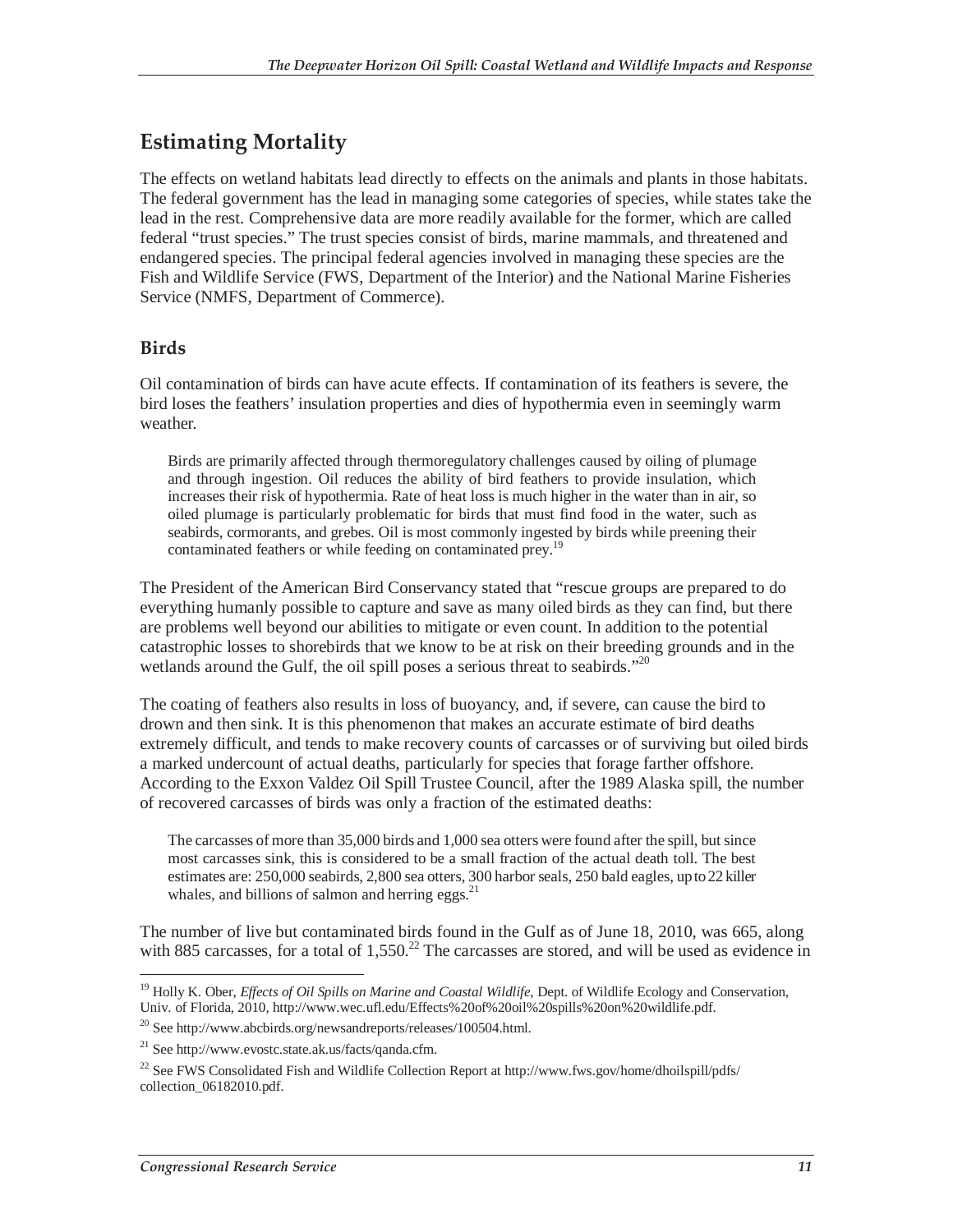litigation concerning damage to natural resources. If no more carcasses were found, and if the same ratio were to apply to the BP spill as in the *Exxon Valdez* spill, then about 6,300 bird deaths would be expected.<sup>23</sup> However, not only does this calculation assume (improbably) that no more carcasses will be found, but also that the diligence and thoroughness in collecting carcasses in the Gulf is similar to the diligence and thoroughness in Prince William Sound.

#### **Marine Mammals**

Marine mammals inhabiting the Gulf include manatees, several species of whales, dolphins, and seals. These species do not have significant hair that can become oiled, but rely on a layer of fatty tissue for warmth. However, contact with oil can cause skin irritations, perhaps leading to infections. A more significant threat is inhalation of fumes when they surface to breathe. Moreover, their prey may be contaminated with hydrocarbons, or the prey populations may be reduced or absent. Some of the Gulf's whales feed by sifting large amounts of water through plates called baleen. These plates may become clogged with oil.<sup>24</sup> As of June 18, 2010, there were 3 marine mammals collected alive, and 44 dead; of the carcasses collected, 35 did not have visible oil, and a necropsy will be needed to determine the cause of death.<sup>25</sup> While marine mammals may be physically capable of avoiding oil slicks, according to the National Oceanic and Atmospheric Agency, "[r]esearch on dolphins in human care has shown that the animals avoid oil on the surface of the water, however observations of wild dolphins have documented the animals swimming in, feeding in and socializing in oiled water during previous oil spills in the Gulf of Mexico."<sup>26</sup> Where a spill covers a very large area and volume of water as it does in the Gulf, the animal may have to avoid much of its previous range.

#### **Endangered Species**

Threatened and endangered species living in the wetlands and coastal areas face varying degrees of risk. Moreover, the threats to a given individual may be different from those to a species: a breeding bird that is unable to find sufficient food to feed its young may abandon its attempt to breed for the year, but can survive itself. The young will die without the care of the parent bird. Or the eggs may become oiled, fail to hatch, and be abandoned. In either case, if abandonment is widespread, the damage to the species could be severe even if all adult birds were to survive.

## **Weather and Storms**

The effectiveness of offshore measures in capturing or breaking up oil in open waters of the Gulf in part determines whether oil reaches coastal areas. One factor that can influence the success of

<sup>-</sup><sup>23</sup> Data on bird deaths from oil spills are scarce. The ratio of carcasses to actual deaths could be higher or lower that those in Prince William Sound.

<sup>24</sup> Holly K. Ober, *Effects of Oil Spills on Marine and Coastal Wildlife*, Dept. of Wildlife Ecology and Conservation, Univ. of Florida, 2010, http://www.wec.ufl.edu/Effects%20of%20oil%20spills%20on%20wildlife.pdf.

<sup>25</sup> Katy Reckdahl, "When Animal Rescues Fall Short, Evidence of Oil Spill's Toll on Wildlife Is Collected," *New Orleans Times-Picayune*, June 12, 2010,http://www.nola.com/news/gulf-oil-spill/index.ssf/2010/06/ when animal rescues fall short.html.

 $^{26}$  See http://gulfseagrant.tamu.edu/oilspill/facts\_impacts.htm.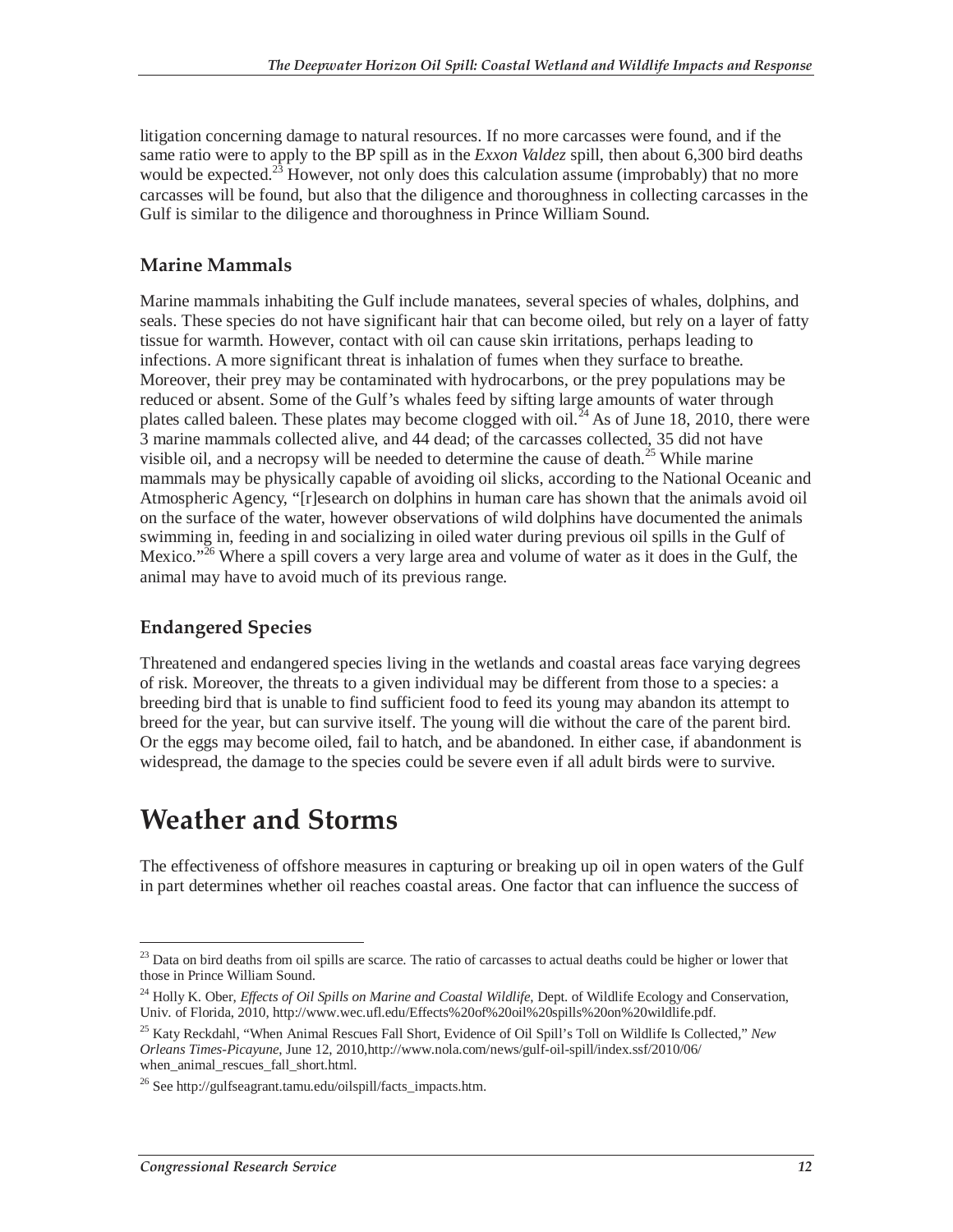such measures is storms and weather events, since high winds and strong tides can push oil further inland from shoreline areas.

On May 27, the National Hurricane Center (NHC) issued its outlook for 2010 hurricanes in the Atlantic Ocean and Gulf of Mexico, beginning on June 1, predicting an "active to extremely active" season.<sup>27</sup> If hurricanes occur while large amounts of oil are present in Gulf waters and at shorelines, several concerns emerge. First, barrier islands that normally protect coastal wetlands from oil may be overtopped or destroyed by winds and water. Second, heavy winds and storm surges could push oil further inland into areas that would not normally become oiled. Third, even after oil stops flowing from the Deepwater Horizon site, hurricane-strength winds could stir up oil that has penetrated sediments, thus releasing oil and causing renewed impacts on plants and wildlife.

According to the NHC, the presence of oil is not expected to affect either the intensity or the track of a fully developed tropical storm or hurricane appreciably, and an oil slick would have little effect on a hurricane, a storm surge, or nearshore wave heights. In addition, high winds and seas are expected to mix and weather the oil, which can help accelerate biodegradation processes and disperse the oil further. Movement of oil would depend greatly on the track, wind speed, and size of a hurricane, and other factors in the evolution of the storm.<sup>28</sup>

## **Mitigation and Cleanup of Wetlands**

Much of the ongoing response effort in the Gulf is focused on capturing, or otherwise addressing, oil in open waters or setting barriers to deflect it from reaching land. Protective booms placed offshore are intended to prevent oil from reaching shore. Another defense measure, a project to build sand berms to provide additional physical protection for Louisiana's barrier islands, is being constructed, despite controversies about the effectiveness of the approach.<sup>29</sup> But, inevitably, some oil escapes capture and is pushed by wind and tides toward land. Wetland plants can be affected both by oil that floats over the surface of the marsh and by oil that has been incorporated into sediment. There are several possible approaches to cleaning up oil that reaches coastal wetlands and competing theories of different approaches in different places. Moreover, experts acknowledge tradeoffs for each approach. Each has limitations—some of which are serious—and none is effective in all cases. As Coast Guard Admiral Thad Allen said, "The problem is, the hardest place to pick up oil is in a marsh or a wetland."<sup>30</sup> There is no silver bullet and no single best solution, and often the response can be more destructive than the spill itself. Some studies even suggest that a certain level of oil in the soil of wetlands may stimulate plant growth, although the mechanisms by which this occurs are not clearly understood.<sup>31</sup>

 $\overline{a}$ <sup>27</sup> See http://www.noaanews.noaa.gov/stories2010/20100527\_hurricaneoutlook.html.

<sup>&</sup>lt;sup>28</sup> National Oceanic and Atmospheric Administration, U.S. Department of Commerce, "NOAA's Oil Spill Response, Hurricanes and the Oil Spill," May 27, 2010, http://www.nhc.noaa.gov/pdf/hurricanes\_oil\_factsheet.pdf.

<sup>29</sup> For discussion of the Louisiana protective berm project, see CRS Report R41262, *Deepwater Horizon Oil Spill: Selected Issues for Congress*, coordinated by Curry L. Hagerty and Jonathan L. Ramseur.

<sup>30</sup> Admiral Thad Allen Press Conference, June 5, 2010, http://www.deepwaterhorizonresponse.com/go/doc/2931/ 620563/.

<sup>&</sup>lt;sup>31</sup> Qianxin Lin, Irving A. Mendelssohn, and Charles B. Henry, Jr., et al., "Effect of Oil Cleanup Methods on Ecological Recovery and Oil Degradation of *Phragmite*s Marshes," *1999 International Oil Spill Conference, Paper ID #250*, 1999, http://www.iosc.org/papers/00598.pdf.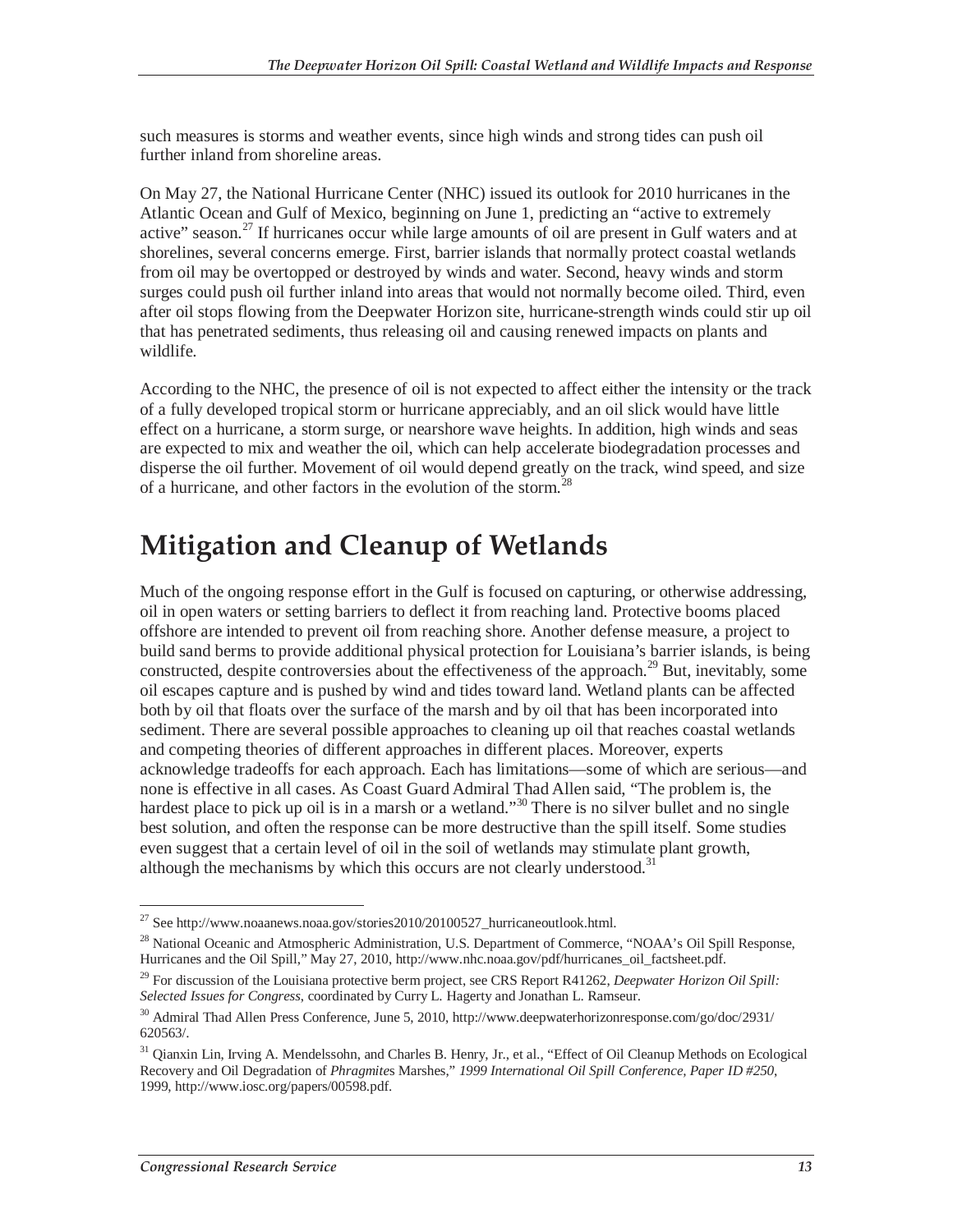### **Mechanical Recovery**

Mechanical removal techniques are often used first, once oil reaches land. It is possible in some cases to physically remove oil by hand, with shovels or rakes, vacuums, or other equipment, or to skim and mop it with absorbent materials. However, these methods are difficult, and their effectiveness is highly variable. This technique works best on sandy beaches or rocky shores but is difficult in marshy areas, because damage from heavy equipment and human trampling of sensitive plants and soils can equal or exceed damage from the oil. Recovery of wetland vegetation from the mechanical cleanup can take considerable time. Further, oil sitting on the surface of shallow waters can get pushed into soft ground where, in the absence of oxygen, it contaminates sediments or biodegrades very slowly.

## **Flushing**

In some cases low-pressure flushing can be used to push oil into areas where it can be vacuumed up or absorbed. Seawater is pumped through the marsh to dilute the oil that sticks to grasses, thus enhancing tidal movement to promote natural recovery. High-pressure spraying can be effective (it was used to clean the rocky shore of Prince William Sound in Alaska, though with some negative effects on shoreline invertebrates), but the Gulf coastal wetland environment is very different from that in Alaska, and high-pressure spraying likely would erode soils and destroy wetland vegetation. Even low-pressure spraying only works when oil is floating on the surface.

## **Applying Chemical Dispersants**

A related technique is to spray dispersants—a mixture of surfactants, solvents, and other chemicals—onto the oil. Like dish soap, dispersants break the oil into smaller droplets that fall from the surface into the water column, where microbes degrade them or currents move them away. This technique is primarily used in open waters: chemical dispersants are being used in the Gulf spill to break up oil before it reaches shorelines. However, there is some evidence that when dispersants are added to water during flushing of marsh vegetation, oil removal is slightly enhanced.<sup>32</sup>

But there are many questions about environmental effects of chemically dispersed oil and the dispersants themselves in wetlands. Many scientists contend that adding dispersants enhances removal and that on balance the use of dispersants is less harmful than letting oil get into marshes. However, other scientists are concerned about harmful effects of dispersants on aquatic plant and animal life in both open waters and coastal areas. If dispersants are used, there are environmental tradeoffs: (1) greater concentrations of chemically dispersed oil in the water column, (2) a potential reduction in persistent stranded oil, and (3) unknowns in terms of longterm toxicity.<sup>33</sup> Long-term effects of applying dispersants to oil in coastal wetlands are not well known, because research has focused more on acute toxicity than chronic effects. If dispersant chemicals penetrate sediments, the toxic effects might be long-lasting, some say.

<sup>-</sup>32 National Research Council of the National Academies, *Oil in the Sea III, Inputs, Fates, and Effects* (Washington, D.C.: The National Academies Press, 2005), p. 144.

<sup>&</sup>lt;sup>33</sup> Testimony of Aaron Viles, Gulf Restoration Network, before the House Natural Resources Subcommittee on Insular Affairs, Oceans and Wildlife, June 10, 2010.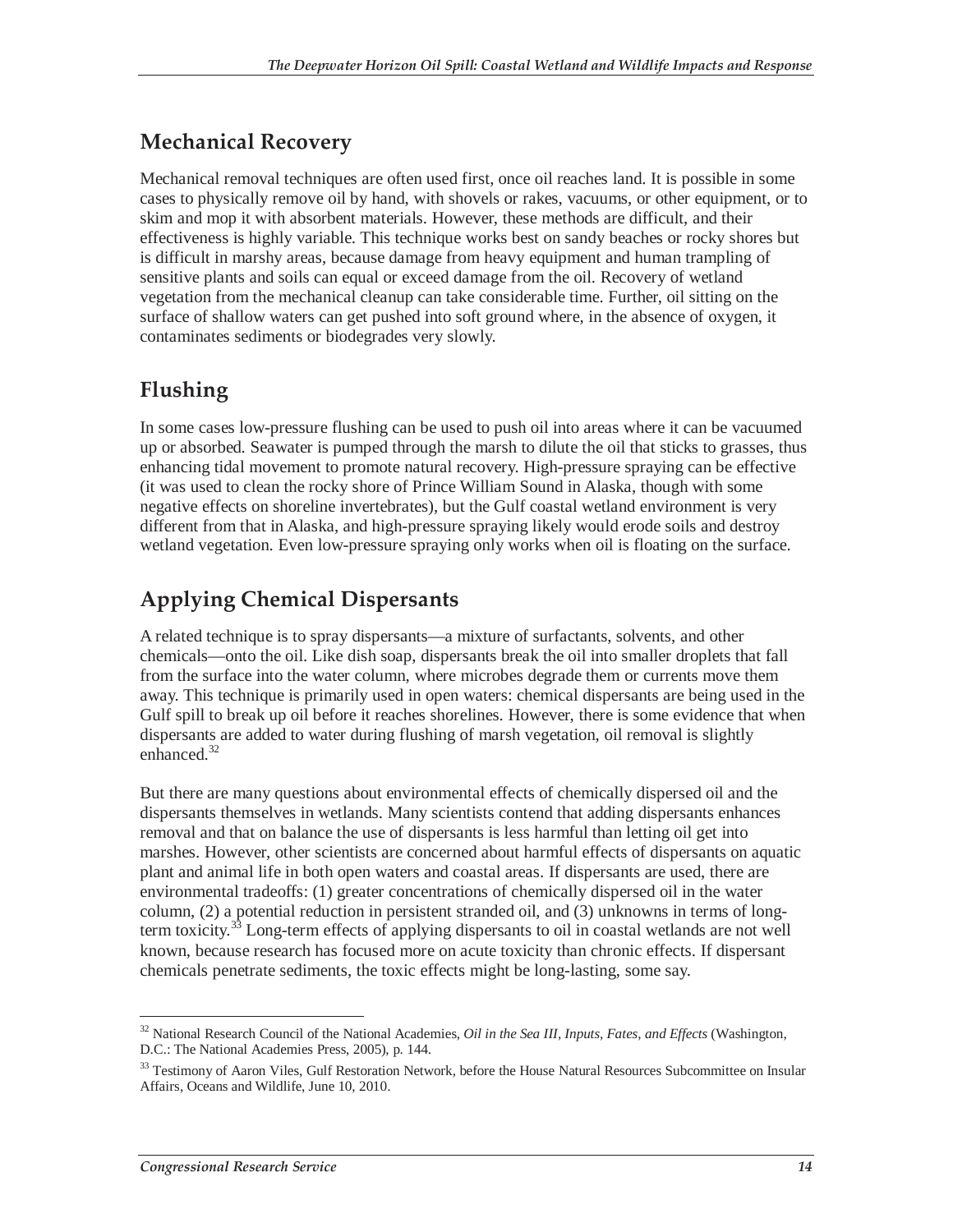## **Burning**

Burning is considered one of the most effective techniques for responding to spilled oil. It was used successfully to clean up several oil spills following Hurricane Katrina, and, when wind conditions permit, it is being used now *in situ* in the Gulf to prevent oil from reaching shore. But there are limits to how and when burning can be used. For example, marshes with low water levels cannot be burned without killing the plant roots (research has shown that the presence of even just a few inches of water above the roots can protect plants, when burning is used). Burning plants at the coastline may kill plants and result in further coastal erosion. It can be difficult to control the burn and confine it to small areas, thus threatening other plant material not affected by oil. Burning removes oil's more toxic components, such as volatile aromatic compounds, but it does not destroy stickier, heavier (high molecular weight) compounds that can sink into wetland soil. There is evidence that the concentration of oil in sediments is greater in areas that have been burned than in unburned areas.<sup>34</sup>

Also, oil that is weathered, or degraded (that is, petroleum that has been on the surface and exposed to air for several days), does not burn well, because flammable hydrocarbons have volatilized. That is likely to be the case with oil reaching the coast from the Deepwater Horizon spill, as it may take more than a week for tides and winds to move oil from the rig site to shore.

## **Cutting Back Vegetation**

In small heavily oiled areas, vegetation can be cut back to leave plants intact and prevent oiling of birds that come in contact with the vegetation. This technique is moderately effective at cleaning up oil, but it does not work well in large areas, such as those likely to be affected by the Deepwater Horizon spill. One of the risks is physical damage from human contact and trampling. Some experts believe that areas where grasses are cut take much longer to recover than oiled areas that are not cut.

## **Bioremediation**

Biodegradation is the process in which oil molecules are broken down by bacteria, which occurs naturally. However, to make oil biodegrade faster, bioremediation agents or techniques are sometimes applied. Bioremediation involves either introducing nutrients in the form of fertilizer into the marsh (i.e., biostimulation) or adding bacterial microbes designed to be especially effective at degrading oil (i.e., bioaugmentation). EPA has made information available about dispersants and bioremediation agents that are authorized for use on oil discharges in the United States.<sup>35</sup>

This technique can be effective in some places, but where it has been used on spills in wetland areas, results have been mixed. Experts believe that it probably has limited potential in coastal marshes such as those in Louisiana, because oxygen levels in wetland soils often are so low that microbe activity is limited, whether nourishment is added or not. That is, oxygen is the factor

<sup>-</sup>34 National Research Council of the National Academies, *Oil in the Sea III, Inputs, Fates, and Effects* (Washington, D.C.: The National Academies Press, 2005), p. 144.

<sup>35</sup> U.S. Environmental Protection Agency, "National Contingency Plan Product Schedule," http://www.epa.gov/ emergencies/content/ncp/product\_schedule.htm.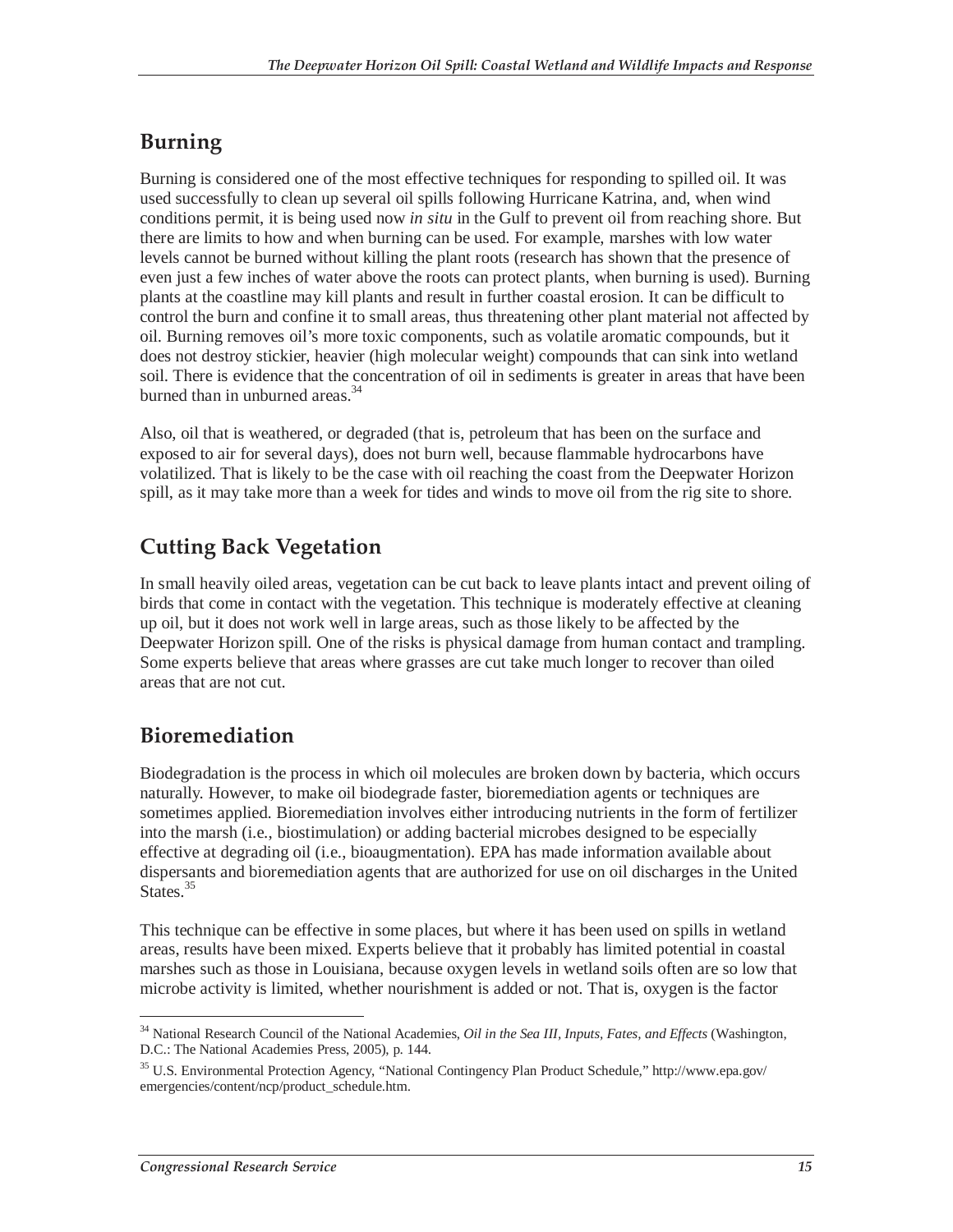limiting degradation of oil, not nutrients, and there are no proven methods of adding oxygen to muddy, water-saturated marsh soils. It is likely to be more effective in wetlands on a higher elevation than coastal Louisiana, or areas that are infrequently flooded, because more oxygen is present. Bioremediation is not usually considered as a first response but is more often a secondary treatment after removal of bulk oil.

Nutrient addition may enhance the growth and productivity of dominant plant species within an oiled area, but it also may reduce species diversity or composition among remaining wetland plants. It may even be toxic to some organisms. Bioremediation in combination with detergents was used during cleanup of the *Exxon Valdez* spill. In that instance, treated areas were significantly cleaner after the first year, but scientists later determined that the addition of large amounts of fertilizer or nutrients disturbed the ecological balance of the overall system, thus altering the course of long-term recovery.<sup>36</sup>

## **Doing Nothing**

It may seem counterintuitive, but many scientists believe that doing nothing is sometimes the best option, contending that aggressive cleanup or remediation can have serious harmful effects and may delay the eventual recovery that might naturally occur. According to the National Research Council, there is no consensus on whether it is better to immediately clean up an oiled area that may then take many years to re-establish, or leave it alone to weather naturally and risk uncertain effects over long periods. In many instances, cleanup techniques delay recovery time, due to physical disruption of roots, flushing of soils, lowering the soil surface below levels where aquatic vegetation can re-establish, and activities that mix oil deeper into wetland and marsh soils.<sup>37</sup>

On the other hand, if oil is allowed to persist around plants, it kills the existing vegetation and can prevent new shoots from growing when they contact floating oil, which could lead to more wetland erosion. By deciding to do nothing, there are essentially no direct environmental side effects, and it may still be possible to explore alternatives later. But several considerations do apply: when the oil is especially heavy (although that is not the case in the Gulf spill), or if tides are insufficient to move the oil, unassisted or natural recovery may not be completely effective. Also, doing nothing may be more appropriate for a one-time event (such as the *Exxon Valdez* incident) than for a spill in which oil continues to flow and vegetation is re-oiled over many months, as is likely to be the case with the Deepwater Horizon spill. Further, because effectiveness may not be known for months or years, it can be difficult to persuade the public that doing nothing is best.

<sup>-</sup><sup>36</sup> *ScienceDaily*, "Caution Required for Gulf Oil Spill Clean-Up, Bioremediation Expert Says," May 4, 2010, http://www.sciencedaily.com/releases/2010/05/100504142110.htm.

<sup>37</sup> National Research Council of the National Academies, *Oil in the Sea III, Inputs, Fates, and Effects* (Washington, D.C.: The National Academies Press, 2005), pp. 142, 145.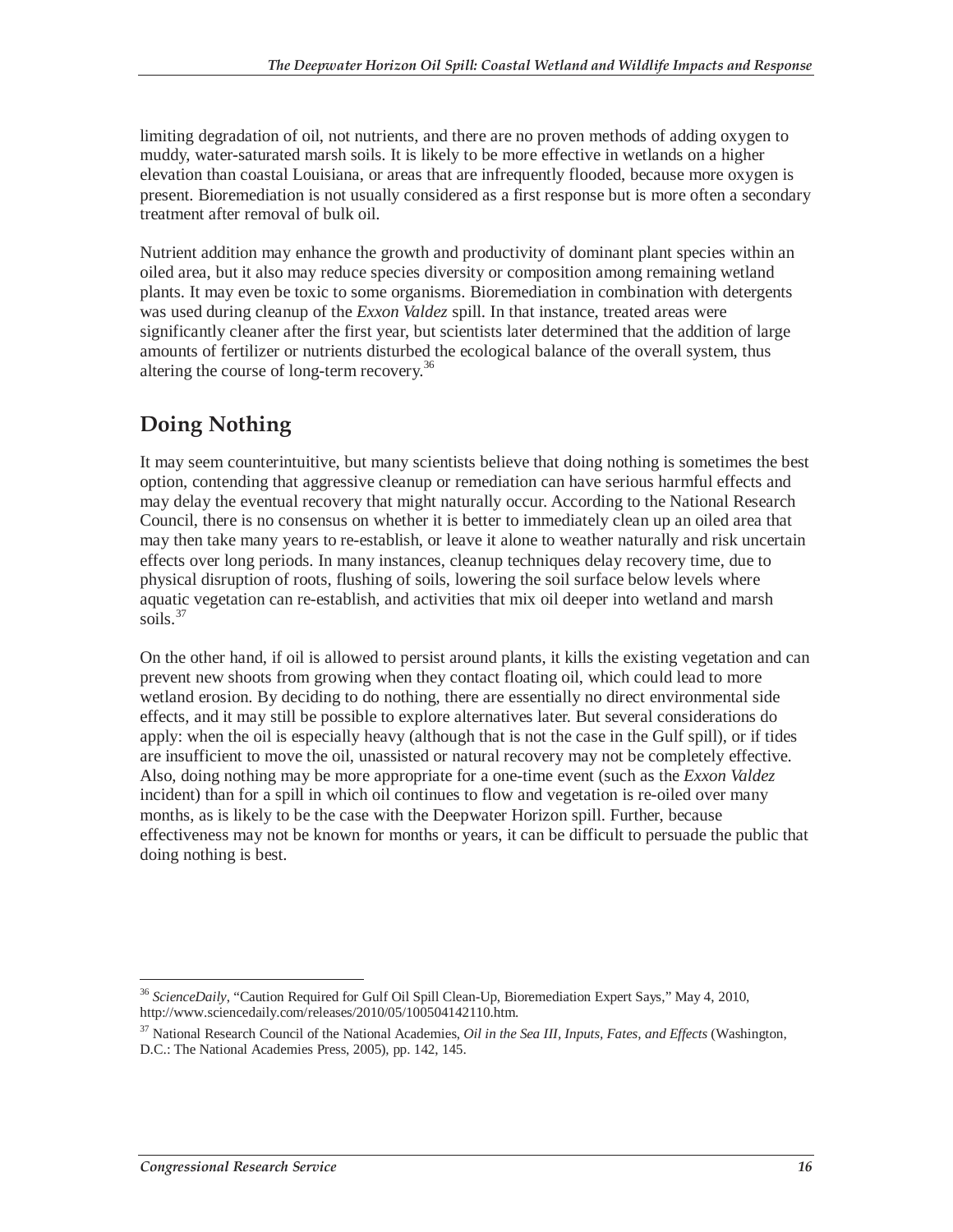## **Oil Spill Response: Who Decides What to Do?38**

Several options, including technologies, exist for responding to oil that reaches coastal wetlands, but all have apparent advantages and disadvantages, as previously described. Now that oil has moved from the open Gulf waters to shoreline areas, decisions about how to actually respond will be made within the overall complex organizational structure that exists in the United States for responding to oil spills.

The federal government's oil spill response framework is found in the National Contingency Plan, which contains the government's procedures for responding to oil spills and hazardous substance releases. The National Oil and Hazardous Substances Pollution Contingency Plan (NCP) was established administratively in 1968, after U.S. policymakers observed the response to a 37 million-gallon oil tanker spill (Torrey Canyon) off the coast of England and saw the need for a coordinated approach to cope with potential spills in U.S. waters.<sup>39</sup> Subsequent laws have broadened the NCP, including the Clean Water Act in 1972 (33 U.S.C. 1251 et seq.); the Comprehensive Environmental Response, Compensation, and Liability Act (CERCLA or Superfund, 42 U.S.C. 9601 et seq.) in 1980; and the Oil Pollution Act (OPA, 33 U.S.C. 2701 note) in 1990.

The NCP establishes the National Response System (NRS), which is intended to be a multitiered and coordinated national response strategy. Key components of the NRS include:

- a National Response Team (NRT), composed of representatives from the 15 federal departments and agencies assigned roles in responding to oil spills.<sup>40</sup> The U.S. Coast Guard chairs the NRT when a response is being mounted to a spill in a coastal region.
- Regional Response Teams (RRTs), composed of regional representatives of each NRT member agency, state governments, and local governments. The Coast Guard leads the relevant RRT during responses to oil spills in coastal waters.
- Area Committees (ACs), composed of qualified personnel from federal, state, and local agencies. The primary function of each AC is to prepare an Area Contingency Plan (ACP) for its designated area.
- an On-Scene Coordinator (OSC), who directs the response efforts and coordinates all other efforts at the scene. In general, in coastal areas Coast Guard Captains of the Port serve as OSCs for their particular area.<sup>41</sup>

The NCP provisions specific to oil spill response are found in 40 CFR Part 300, Subpart D. As the primary response authority in coastal waters, the Coast Guard OSC has the ultimate authority to ensure that an oil spill is effectively removed and actions are taken to prevent further discharge from the source. The OSC is broadly empowered to direct and coordinate all response and

 $\overline{a}$ 38 The following section of this report is based in part on CRS Report R41262, *Deepwater Horizon Oil Spill: Selected Issues for Congress*, coordinated by Curry L. Hagerty and Jonathan L. Ramseur.

<sup>&</sup>lt;sup>39</sup> See EPA "National Contingency Plan Overview" at http://www.epa.gov/emergencies/content/lawsregs/ncpover.htm.

<sup>&</sup>lt;sup>40</sup> For a list of member agencies, see http://www.nrt.org/production/NRT/NRTWeb.nsf/MADispForm?Openform.

 $41$ <sup>41</sup> The corresponding role for spills in EPA's jurisdiction is the Remedial Project Manager.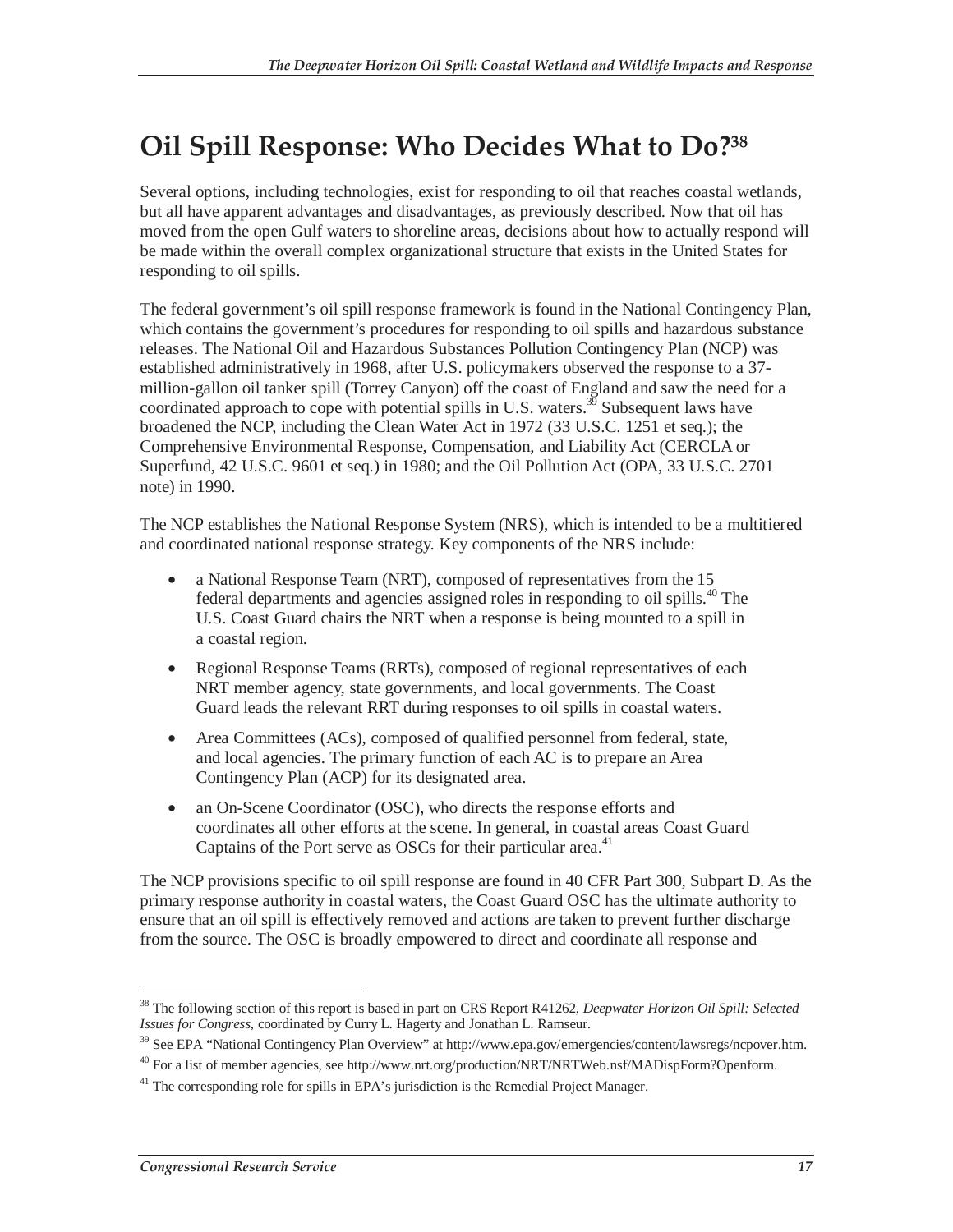recovery activities of federal, state, local, and private entities (including the responsible party), and will draw on resources available through the appropriate ACPs and RRTs.

To manage response operations for the Deepwater Horizon spill, the federal government has established a Unified Command structure, led by a National Incident Commander (Coast Guard Admiral Thad Allen in the current case), to link the organizations responding to the incident and provide a forum for those organizations to make consensus decisions.

Although the OSC must consult with designated trustees of natural resources<sup>42</sup> and the governor(s) of the state(s) affected by the spill, the OSC has the authority and responsibility to determine when removal (i.e., cleanup) is complete.

As oil from the Deepwater Horizon spill has begun to reach the shores of several Gulf coast states, the entities charged with responding to the spill have recently begun to focus on cleanup of coastal marshes and wetlands, particularly on considerations related to the several possible cleanup techniques discussed in this report. In early June, representatives of several federal agencies that are part of the NRT, plus emergency response and local technical experts, held a workshop to develop a response plan for marshes and other nearshore and shoreline areas affected by the oil spill. The resulting plan identifies current cleanup methods and strategies along with their advantages and disadvantages, depending on the level of oiling of marshes, and includes a table showing potential activities that can by considered by the Incident Commander (Admiral Allen).

As to which methods will actually be utilized, the response plan states, "The selection of any cleanup strategy will be determined on a case-by-case basis in consultation with appropriate natural resource experts and trustees. Clean up operations will be conducted by the responsible party and overseen by the Federal, State and Tribal Agencies with authority."<sup>43</sup>

However, while the oil is still flowing, very little cleanup actually is occurring, at least near or on the shore, since recontamination could occur readily. Rather, under the National Incident Command structure, Shoreline Cleanup Assessment Teams (SCATs) undertake comprehensive surveys and collect information on oil once it reaches shore.<sup>44</sup> In the current case, information that the assessment teams report daily is processed by the Incident Command Center as part of broader planning and priority-setting to guide operations. What that means in reality is that shoreline cleanup is limited to triage—removing bulk amounts of oil from beaches and, in some

<sup>-</sup> $42$  Natural resource damages refer to the environmental impacts caused by an oil spill that result in an actual adverse effect on the resource (e.g., animals, plants, and their habitats) or on the services provided by that resource to the public (e.g., drinking water, recreation). When a spill occurs, natural resource trustees conduct a natural resource damage assessment to determine the extent of injury, and the party responsible for the spill is liable for the damages. In the Deepwater Horizon case, the natural resource trustees include NOAA, FWS, the National Park Service, state trustees from Louisiana, Mississippi, Alabama and Florida, tribal trustees, and BP. See

http://www.response.restoration.noaa.gov/book\_shelf/1959\_deepwater-Horizon-NRDA-ORR-web-5-7-10.pdf.

<sup>&</sup>lt;sup>43</sup> U.S. National Response Team, "Oil Spill Response Strategies for Coastal Marshes during the Deepwater Horizon MC252 Spill," June 15, 2010, http://www.nrt.org/Production/NRT/NRTWeb.nsf/AllAttachmentsByTitle/SA-1061NRT\_Marsh\_Cleanup\_Options\_DWH.06032010.pdf/\$File/NRT\_marsh\_cleanup\_overview\_6- 15.pdf?OpenElement.

<sup>&</sup>lt;sup>44</sup> The teams generally consist of four persons, representing the federal government (usually NOAA, sometimes FWS), the affected state, and the responsible party. They often are accompanied by a contract archaeologist who identifies historic sites or structures to be avoided during cleanup, such as civil war artifacts or Indian mounds. The responsible party provides logistics, e.g., helicopters and boats.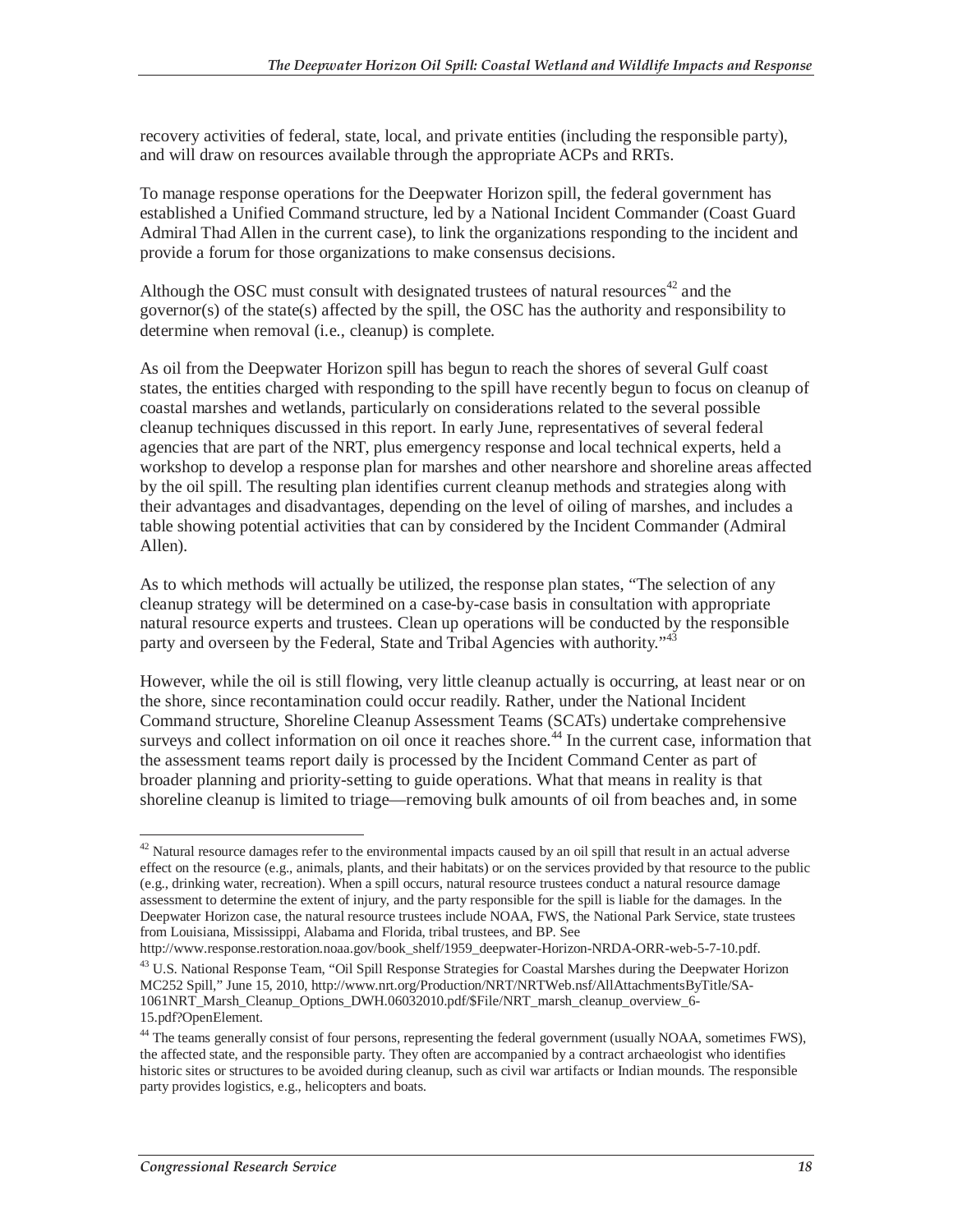cases, heavily oiled marshes—but even these areas are not being thoroughly cleaned now. Methods being used in the marshes are primarily flushing and sorbents. Given the high environmental sensitivity of marshes and wetlands and the potential for re-oiling until the leaking undersea well is capped, the choice for the moment is to do as little as possible that could be more harmful to the ecosystem. Shorelines will be re-surveyed multiple times, as oiling conditions change, which could lead to different recommendations for cleanup.<sup>45</sup>

When the oil does stop flowing, more comprehensive cleanup can begin, and the biology of an area or type of use will determine the desired cleanup endpoint. That could mean, for example, zero tolerance for oil on a high-amenity recreational beach and nearly the same for a marsh. A number of questions can be anticipated to arise during this process.

- What is meant by "case-by-case" determination of cleanup strategy, in the NRT response plan? That is, what factors (physical, biological, legal), would result in different methods being used at some sites? Would this decision include scientific controls to decide what methods are most effective?
- What kind of training is being provided to persons who are actually involved in cleanup? While many persons are reportedly being trained and used for cleanup of less complex areas, such as beaches, different preparation may be required for those who will perform cleanup work in sensitive marshes and wetlands.
- The NRT response plan necessarily is focused on removal of oil, which likely will continue for some time once cleanup is possible. But even at this early stage, there are opportunities for scientific evaluation arising from these events. How are the needs to improve scientific understanding of the impacts of the oil spill and response activities being considered during cleanup?

### **Who Decides About Wildlife?**

The process of cleaning an individual animal may take a week or more: collecting and transporting the animal; rest and/or feeding to allow the animal to withstand the stress of the cleaning or rehabilitation process; cleaning and treatment; drying; further feeding and blood tests, and rest; transport to a release site; and release, often at a very distant location.<sup>46</sup> As with many wildlife questions, data are better for birds than for many other species.

Cleanup of wildlife is controversial, in terms of both the benefits to individual animals and the question of the cleanup's relevance to the status of the species. The issue is, if only a small fraction can be saved, and if the food sources, breeding sites, and resting places are damaged or destroyed, how useful is it to clean a small fraction and release the animals to an environment where they may become recontaminated? Even if one focuses on the individual birds rather than the species, some scientists argue that the life expectancy of a bird that has been cleaned and released remains low, and its chances of breeding are poor, although some groups, such as gulls, fare better than other groups. $47$ 

 $\overline{a}$ <sup>45</sup> Douglas Helton, Incident Operations Coordinator, Office of Response and Restoration, National Oceanic and Atmospheric Administration, U.S. Department of Commerce, personal communication, June 24, 2010.

<sup>&</sup>lt;sup>46</sup> For a graphic description of this process, see http://www.washingtonpost.com/wp-srv/special/nation/one-birdsodyssey/?sid=ST2010061502171.

<sup>&</sup>lt;sup>47</sup> "Should Oiled Birds Be Cleaned?" by Nell Greenfieldboyce, National Public Radio, June 14, 2010. Available at (continued...)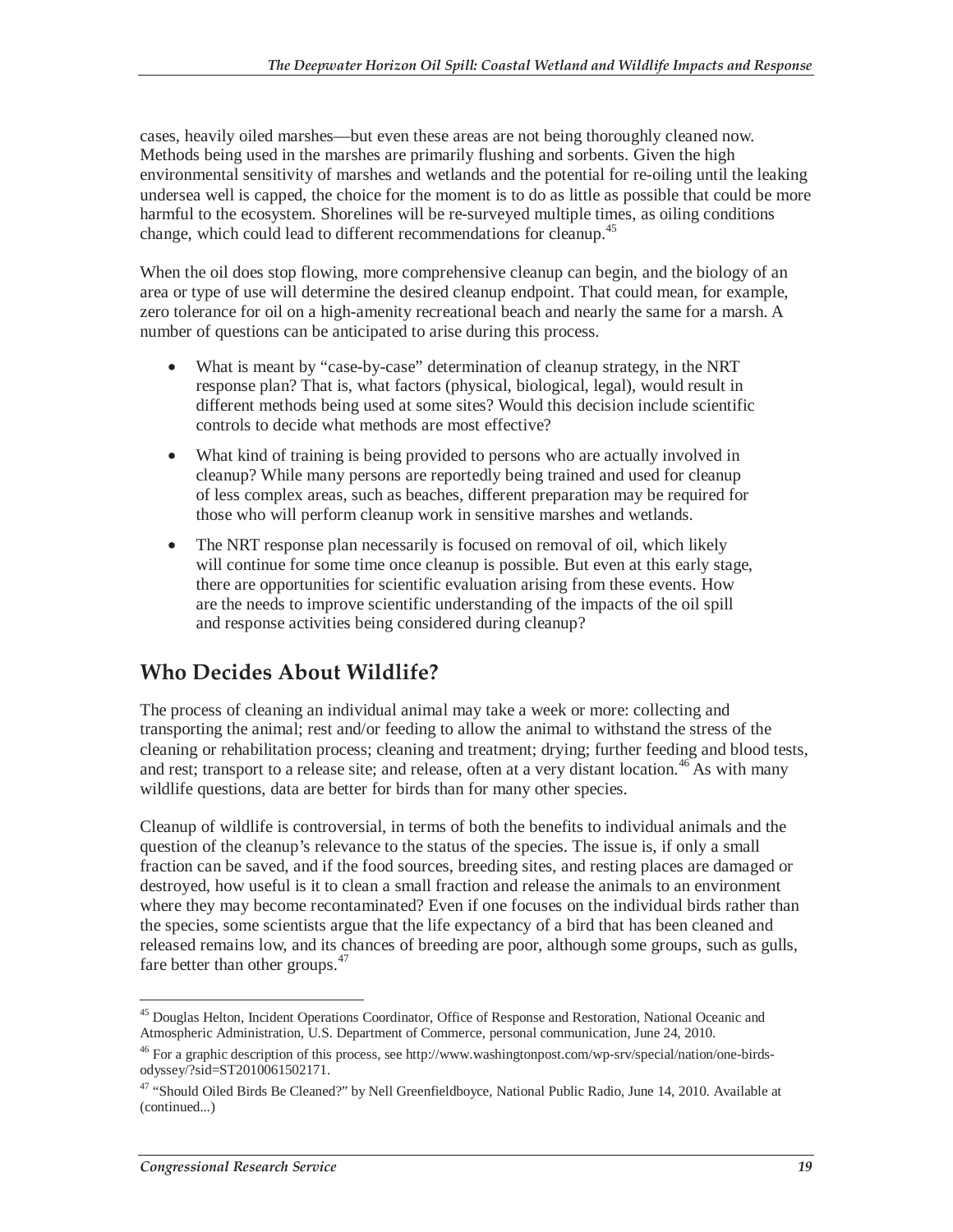There may be no definitive answer to such questions, other than the human need to do something that might help, plus the expectation that at least some fraction of the cleaned animals will survive at least somewhat longer. It may be no coincidence that so much labor in the rescue of oiled animals is done by dedicated corps of volunteers.

## **Cleanup and Recovery Issues: The Long Term**

Once the oil is removed or cleaned up to the extent possible, recovery of the ecosystem can begin. Recovery can occur within a growing season or require years to decades, based on factors such as those listed previously that influence the severity of impacts (e.g., the type and quantity of oil, and season and prevailing weather). Documented recovery of oiled marshes is more rapid in the warmer environment of the Gulf than in colder climates, but it still ranges from weeks to decades.48 Lessons from the *Exxon Valdez* spill may be useful in the BP oil spill for both the biological response and for management of scientific information.

### **Lessons from the** *Exxon Valdez*

The *Exxon Valdez* spill in 1989 had well-known short-term effects, but its long-term effects are less well known. While the markedly different conditions (a single event with short-term oil release; much colder climate; preponderance of rocky shores over marshes, beaches, and mudflats; lower human population; less disturbed baseline ecosystem, etc.) mean that many lessons do not transfer well, two lessons are particularly worth noting as Gulf onshore cleanup plans develop.

First, some short-term remediation actually delayed recovery in some habitats. For example, while rocky shores cleaned with high-pressure hoses or hot water became suitable for the hauling out of seals or sea otters, other aspects of recovery were negatively affected: microbial populations that might have digested oil were destroyed.49 At these sites, the recovery process for intertidal species (barnacles, crabs, limpets, etc.) proceeded more slowly than in untreated areas in which some oil weathered and some sank into the rocks, sand, or gravel.<sup>50</sup>

Second, before the spill in Prince William Sound (PWS), the paradigm for oil spills had been that a spill's effects were primarily acute, rather than long-term. But in the intervening 21 years, studies have shown that some effects can endure for decades, and that some species recover much more slowly than others. Research did not continue indefinitely after the spill, and some responses were studied for longer than others. The following list gives a sample of the conclusions of a scientific review of the published information on ecosystem responses in the years after the spill:

-

<sup>(...</sup>continued)

http://www.npr.org/templates/story/story.php?storyId=127749940.

<sup>48</sup> National Research Council of the National Academies, *Oil in the Sea III, Inputs, Fates, and Effects* (Washington, D.C.: The National Academies Press, 2005), pp. 145-146.

<sup>&</sup>lt;sup>49</sup> Katherine Unger, "Comparing Deepwater Horizon to Exxon Valdez," The Wildlife Society. Available at http://joomla.wildlife.org/index.php?option=com\_content&task=view&id=689&Itemid=321.

<sup>50</sup> For example, see effects of such cleaning at Kenai Fjords National Park, available at http://www.nps.gov/kefj/ naturescience/upload/KEFJ\_EVOS\_1989-2009\_qa.pdf.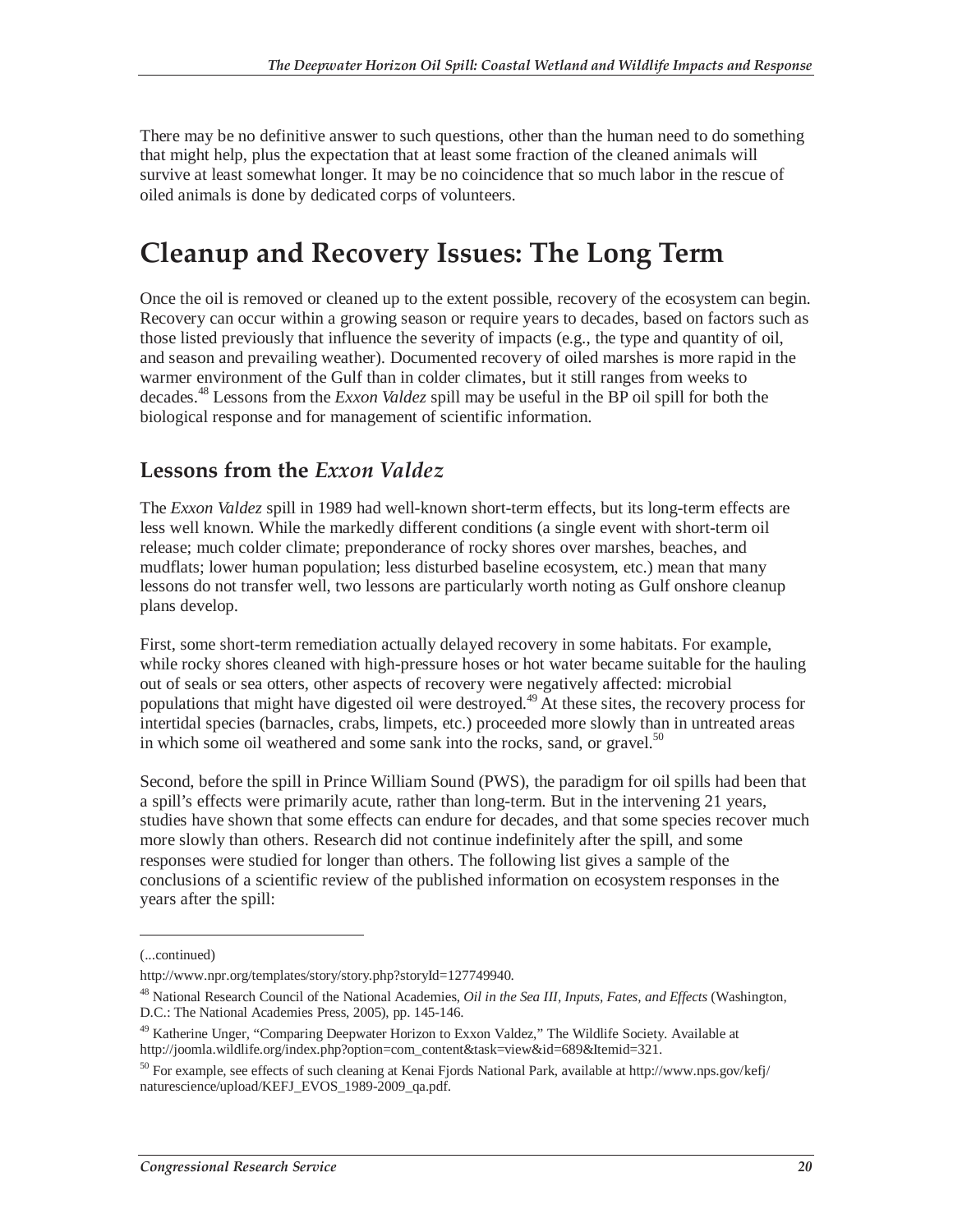- While about 2% of the oil mass remained on PWS intertidal beaches after 3.5 years, the rate of decay of this oil dropped markedly in subsequent years because it became sequestered from wave action, sunlight, and oxygen—all of which tend to promote degradation of the oil, as previously described. About 14% of the oil that contaminated PWS tidal areas in 1992 was still present in 2001.
- Where mussels anchored themselves to these rocky shorelines, the subsurface oil contaminated the mussels and provided a route into the food chain.
- In the mouths of rivers, oil in the substrate killed pink salmon embryos at least as late as 1993 (the most recent year available to the reviewers).
- Sea otter populations recovered at the rate of 4% per year, short of the expected 10% per year. By 2000, sea otter populations remained at about half the estimated pre-spill population in one heavily contaminated area. Effects included an abnormally high mortality in animals born after the spill.
- Some birds, such as harlequin ducks, showed higher mortality rates than normal for more than a decade. This species feeds heavily on invertebrates in lower tidal areas. Another sea duck, Barrow's goldeneye, also showed chronic exposure for at least a decade. This species also forages in the nearshore environment.
- Sublethal effects occurred in other species. For example, black oystercatchers (a bird that forages on rocky shores) had less breeding and smaller eggs for at least three years.
- Among social species, such as killer whales, loss of key individuals can affect large numbers of animals: when adult females in this matriarchal species died after the *Exxon Valdez* spill, the social disruption apparently led to suppressed reproduction, and likely to the later disintegration of a pod of whales.<sup>5</sup>

While most of the species mentioned above are not found in the Gulf, in both the Gulf and PWS, there exists the opportunity for hydrocarbons to become lodged in various substrates, to be absorbed by various species that are eaten by other species, and to inhibit the growth or reproduction of still others. It remains to be seen how different the biological response in the Gulf will be, but the *Exxon Valdez* spill suggests that long-term impacts are highly likely, even if their specific nature will be difficult to predict.

## **Science and Litigation**

Free and open access to scientific information concerning oil spills is not a given. In the Gulf, many lawsuits have been filed already and more can be expected. In the past, litigation strategies have driven parties to these suits to direct government or corporate scientists to withhold data in order to prevent opponents in court from having an advantage as litigation progressed. After the *Exxon Valdez* spill, the Alaska attorney general:

issued a series of memos to state scientists ordering them to keep their data on the spill under wraps. His motivation, [he] said, was to prevent Exxon from gaining the upper hand in the litigation that was shaping up from the moment the *Valdez* ran aground.... The gag has been

-

<sup>&</sup>lt;sup>51</sup> Charles H. Peterson, Stanley D. Rice, and Jeffrey W. Short, et al., "Long-term Ecosystem Response to the Exxon Valdez Oil Spill," *Science*, vol. 302 (December 19, 2003), pp. 2082-2086.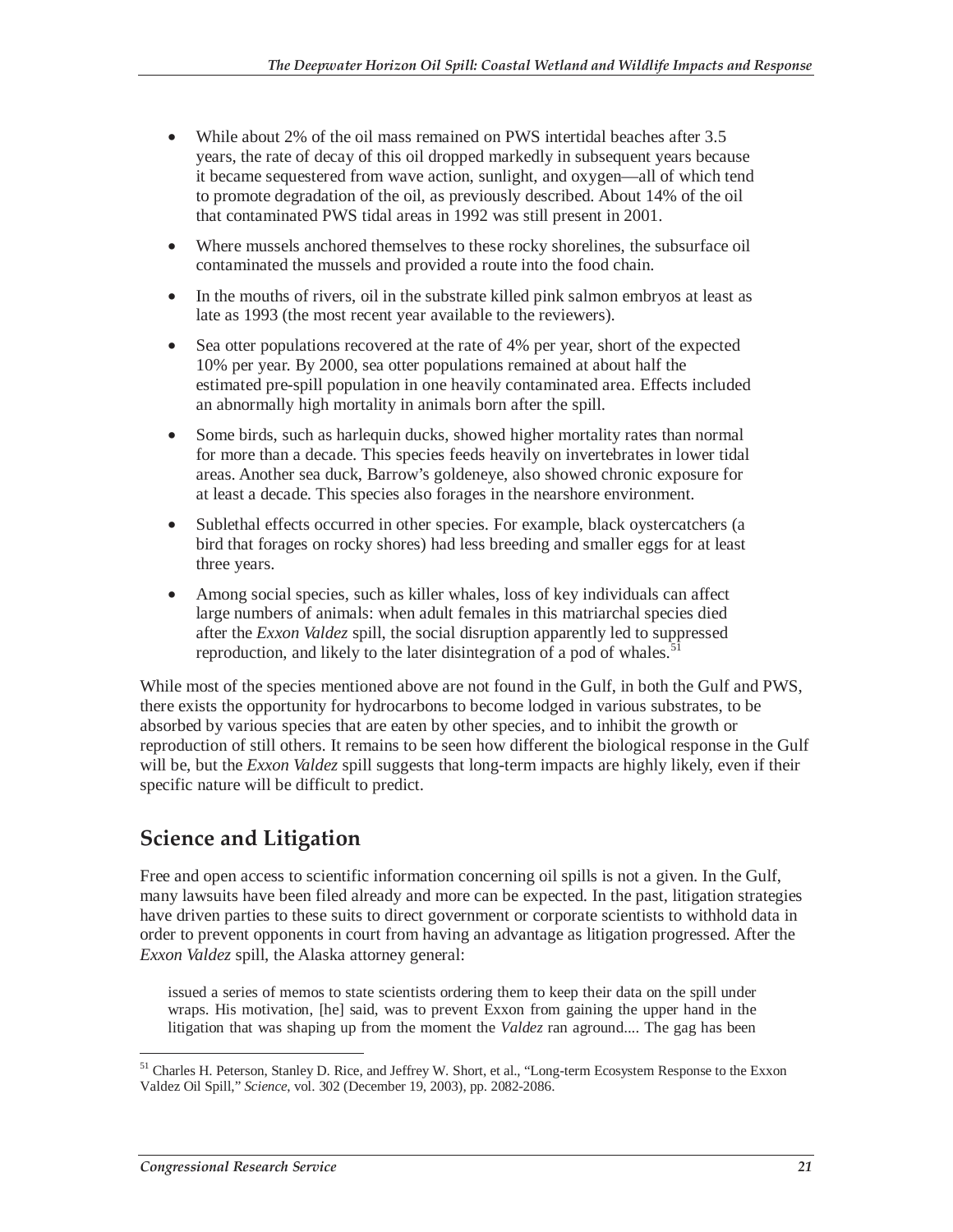particularly effective in muzzling the most contentious data—that relating to environmental damage....

Indeed, far too little data has been made public for the response experts to come to a unanimous opinion of the best strategies for cleanup. In some cases, the response specialists have not been allowed to see the state's damage assessment results....<sup>5</sup>

In the wake of that spill, contractors working for Exxon were allowed to release results of studies that concluded that the spill had not, and would not, have adverse effects on plants and animals in PWS. Alaska's scientists could not provide timely contrary information.<sup>53</sup> At the same time, other Exxon researchers were not allowed to present their research on the spill's effects, due to the possibility of harming Exxon's defense.<sup>54</sup>

The tension between disclosure of scientific research and litigation strategy has already begun in the Gulf, with suggestions that carcasses of dead birds and other animals are being destroyed, rather than kept for scientific investigation or later litigation.<sup>55</sup>

## **Conclusion**

While oil continues to flow and immediate responses are underway, the long-term impacts from the Deepwater Horizon release on the environment cannot be determined. There are unanswered questions about the amount of oil already released and still remaining in the Gulf, how the oil will degrade in the environment, what mitigation actions will be taken, and what immediate and longterm damaging effects might result from those actions.

Oil has the potential to endure in the environment long after a spill. In coastal marshes, oil may be pushed or may seep into bottom sediments and may persist for a long period of time, having potential to be re-suspended by waves or storm events, and remaining a threat to wetlands and wildlife.

The costs of the oil spill in damages to wildlife and wetland resources—killed or injured animals, contaminated or destroyed vegetation and habitat—cannot be measured at this point. Likewise, the financial costs of response and recovery will be unknown for years. Those financial costs will include public and private response activities, fines and penalties, and third party claims. They also will include natural resource damage settlements. In the current case, natural resource damages and assessment costs—including those for determining the extent of impacts, restoring

<sup>-</sup>52 Lisa Busch, "Science Under Wraps in Prince William Sound," *Science*, vol. 252 (May 10, 1991), pp. 272-273. 53 Ibid.

<sup>54</sup> Stephanie Pain, "Exxon Gags Sound Researchers," *New Scientist*, no. 1860 (February 13, 1993).

<sup>55</sup> See http://rawstory.com/rs/2010/0615/expert-suggests-bp-hiding-oiled-animal-carcasses/. The ESA, the Marine Mammal Protection Act, could provide for civil and criminal penalties for prohibited taking of wildlife, except that both statutes require that the violation be done knowingly. However, the strict liability provisions of the Migratory Bird Treaty Act (MBTA) make it a more attractive vehicle for prosecutors in the case of the Gulf spill. While it is not clear whether fines under the MBTA would be assessed on the basis of a single spill event or on the basis of each dead or wounded bird, the latter possibility would make an accurate count of bird deaths particularly important. For more information, see CRS Report R41308, *The 2010 Oil Spill: Criminal Liability Under Wildlife Laws*, by Kristina Alexander.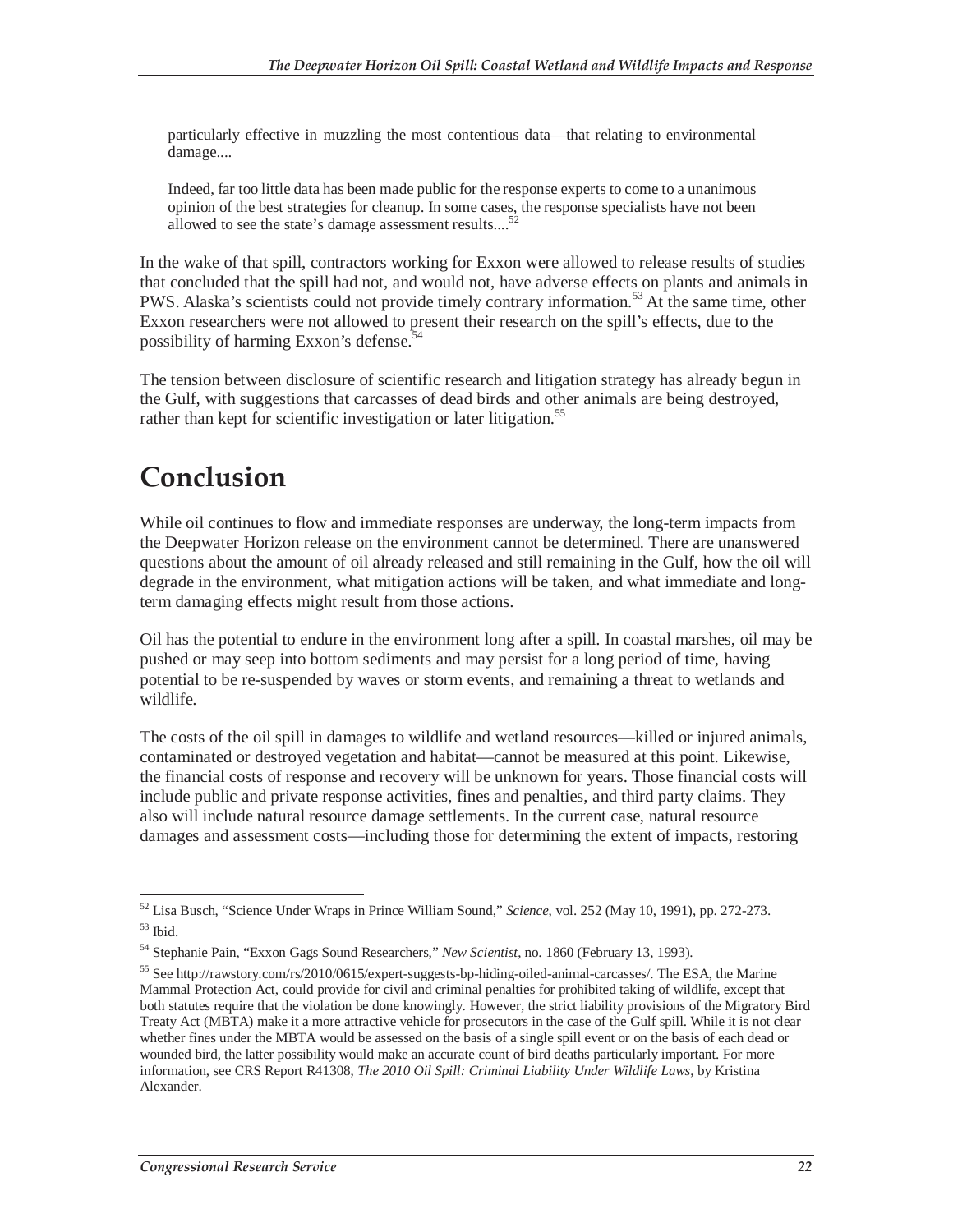injured resources to baseline, and compensating for interim losses—are likely to be substantial in absolute terms, but still could be small compared with response costs and third party claims.<sup>56</sup>

Although events are still at a relatively early stage, a number of questions arise. When will recovery be complete, and how do we define success, or completion? What is an acceptable level of habitat recovery? NOAA regulations (15 C.F.R. § 990.30) state that recovery "means the return of injured natural resources and services to baseline"—in other words, a return to conditions as they would have been had the spill not occurred. But what this means in actual terms is open to considerable debate. A conventional definition of recovery is probably "return to the way things were before the spill." Unfortunately, this benchmark is vague and hard to quantify. Change is particularly characteristic of coastal areas, which are already subject to significant annual losses in area. In the case of Prince William Sound, for example, it is difficult to apply this standard of recovery because there is little information about "the way things were" before that spill. Multiple variables affect local species and ecosystem services. Similarly, one species at a spill site could have been on the decline at the time of an incident, because of changing water temperatures or other factors. Even in the absence of a major disturbance like an oil spill and cleanup, ecosystems are constantly in transition, and the physical and biological conditions that once characterized any given site are likely to shift considerably over time.<sup>57</sup>

With so many unknowns, predicting the long-term future of the wealth of natural resources in the Gulf could be foolhardy. Even so, observations from the *Exxon Valdez* spill and other spills offer some insight. First, there will likely be significant long-term effects, and the impacts will not be evenly distributed. Some areas and species will require more time than others. Moreover, the stress of these effects are an add-on to wetlands that are already disappearing due to subsidence, global sea level rise, and other factors. If a wetland area simply disappears as a result of some combination of these factors, no recovery can occur, regardless of remediation. The Gulf's wildlife was already under stress from these same factors. The spill seems likely to exacerbate existing trends, though in ways that are hard to predict.

Second, litigation has been a driver of post-spill action in past spills, and the BP spill has already sprouted multiple lawsuits. If the *Exxon Valdez* experience is an indicator, the timely sharing of data among scientists appears likely to suffer. Some information could be temporarily or indefinitely concealed, possibly to the detriment of recovery of various resources. Since much is unknown about coastal wetlands and their inhabitants, the withholding of data could be a handicap to recovery.

http://response.restoration.noaa.gov/topic\_subtopic\_entry.php?RECORD\_KEY%28entry\_subtopic\_topic%29= entry\_id,subtopic\_id,topic\_id&entry\_id%28entry\_subtopic\_topic%29=258&

-

<sup>56</sup> Douglas Helton and Tony Penn, "Putting Response and Natural Resource Damage Costs in Perspective," *1999 International Oil Spill Conference*, no. #114, http://www.iosc.org/papers/01767.pdf. The authors examined cost data on 48 U.S. spill incidents between 1984 and 1997 and found that, overall, response costs were the largest category. However, in the case of the *Exxon Valdez* spill, approximately 30% of the total known costs (which exceed \$9 billion, according to the authors) were response costs, and 60% were third party claims. Natural resource damage and assessment costs comprised 10% of the known costs. For an overview of natural resource damage assessment laws and policies, see CRS Report R41262, *Deepwater Horizon Oil Spill: Selected Issues for Congress*, coordinated by Curry L. Hagerty and Jonathan L. Ramseur.

<sup>&</sup>lt;sup>57</sup> U.S. Department of Commerce, National Oceanic and Atmospheric Administration, Office of Response and Restoration, "Has Prince William Sound Recovered From the Spill?," June 2, 2005,

subtopic\_id%28entry\_subtopic\_topic%29=13&topic\_id%28entry\_subtopic\_topic%29=1.